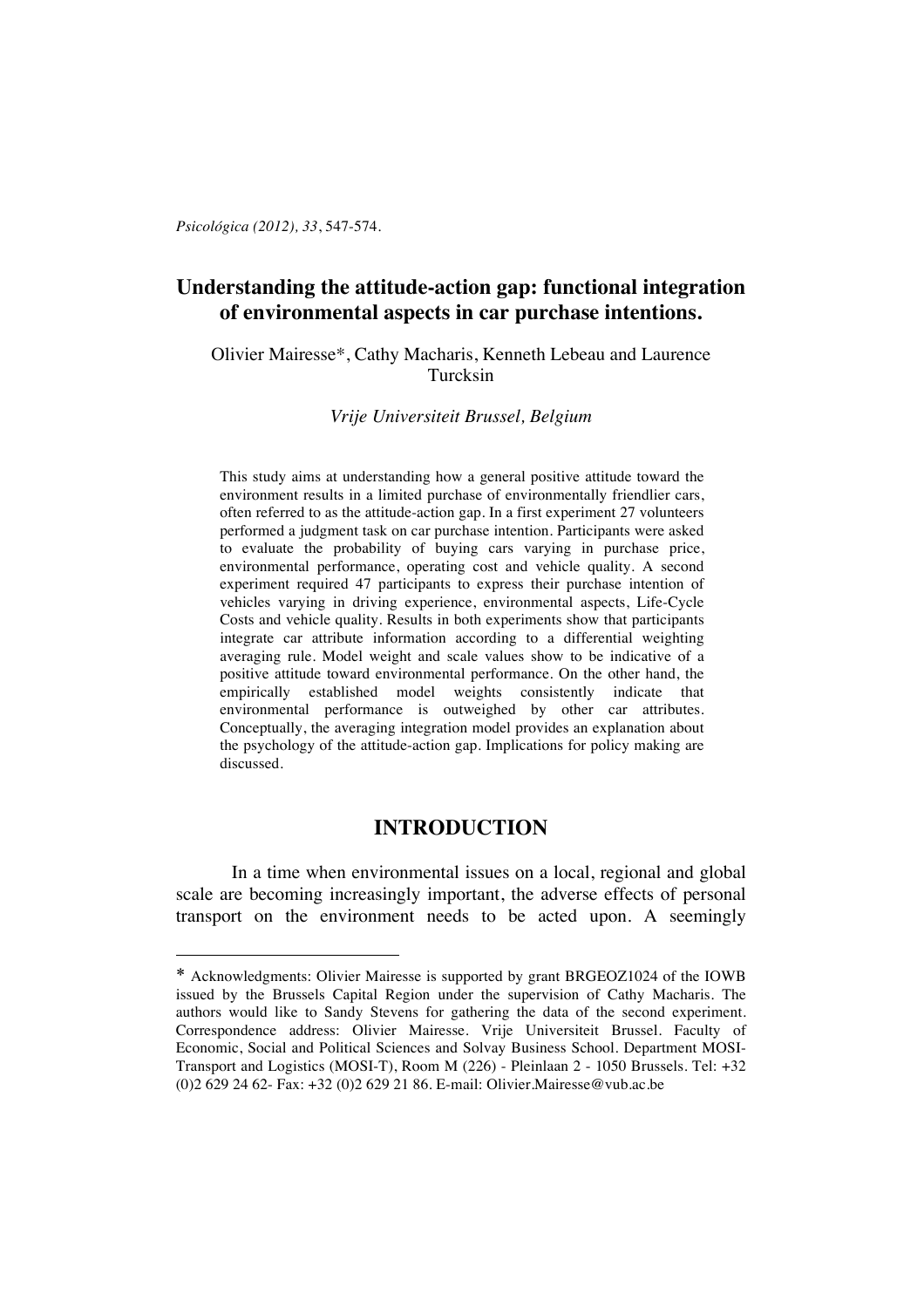straightforward approach to reduce the impact of transport on the environment is to reduce the use of personal transportation by means of conventional diesel and petrol vehicles, in favor of bicycle and public transport use (Purcher and Renne, 2003). However, most consumers are not disposed to let go of their car as primary means of transportation (Brög, Erl and Mense, 2002), mostly because of strong feelings of convenience and independence associated to car use (Tertoolen, Kreveld and Verstraten, 1998). Therefore, stimulating the purchase of alternatives to conventional petrol and diesel vehicles is essential. A variety of policy measures (e.g. subsidies, road pricing, green taxation… ) to promote the purchase and use of environmentally friendlier vehicles (EFVs) and/or to discourage the use of conventionally fueled cars are applied in different countries, some with proven usefulness, some still in an evaluation phase (Denys and Govaerts, 2007). Despite governmental efforts, the market share of EFVs remains limited. In Belgium in 2011, only 0.6% of newly registered cars consisted of vehicles running on alternative "fuels" such as Liquid Petroleum Gas, Compressed Natural Gas, electricity (ADSEI, 2011). On the other hand, the majority of consumers report positive attitudes toward the environment (see Alwitt and Pitts, 1996) and express a general concern about the environmental impact of car use (Lane and Potter, 2007). This discrepancy between environmental attitude and purchase behavior is also known as the *attitude-action gap* (Lane and Potter, 2007).

**Understanding the attitude-action gap.** The attitude-action gap, has received much attention in the field of environmental psychology. According to Kaiser, Wölfing and Führer (1999), about one third of all publications in the field deal with environmental attitudes in some form. Most of these studies report at best modest correlations between attitude and behavior (Hines, Hungerford and Tomera, 1986-87). Regarding car purchase behavior specifically; attitudinal surveys often have mixed success in predicting the purchase of green cars. Those studies rather reflect consumer ideals for socially desirable values (e.g. environmental benefits) than real purchase intentions. As a result of the feel good answers for the green and progressive technologies, these studies tend to overstate the demand for environmentally friendly vehicles (Gould and Golob, 1998; Kurani, Turrentine and Sperling, 1996).

For each attempt to change the consumers' activities and lifestyles, a comprehensive understanding of determinants of consumer behavior is necessary (Thøgersen and Ölander, 2003). Therefore, numerous authors resorted in explaining the attitude-action gap by means of Azjen and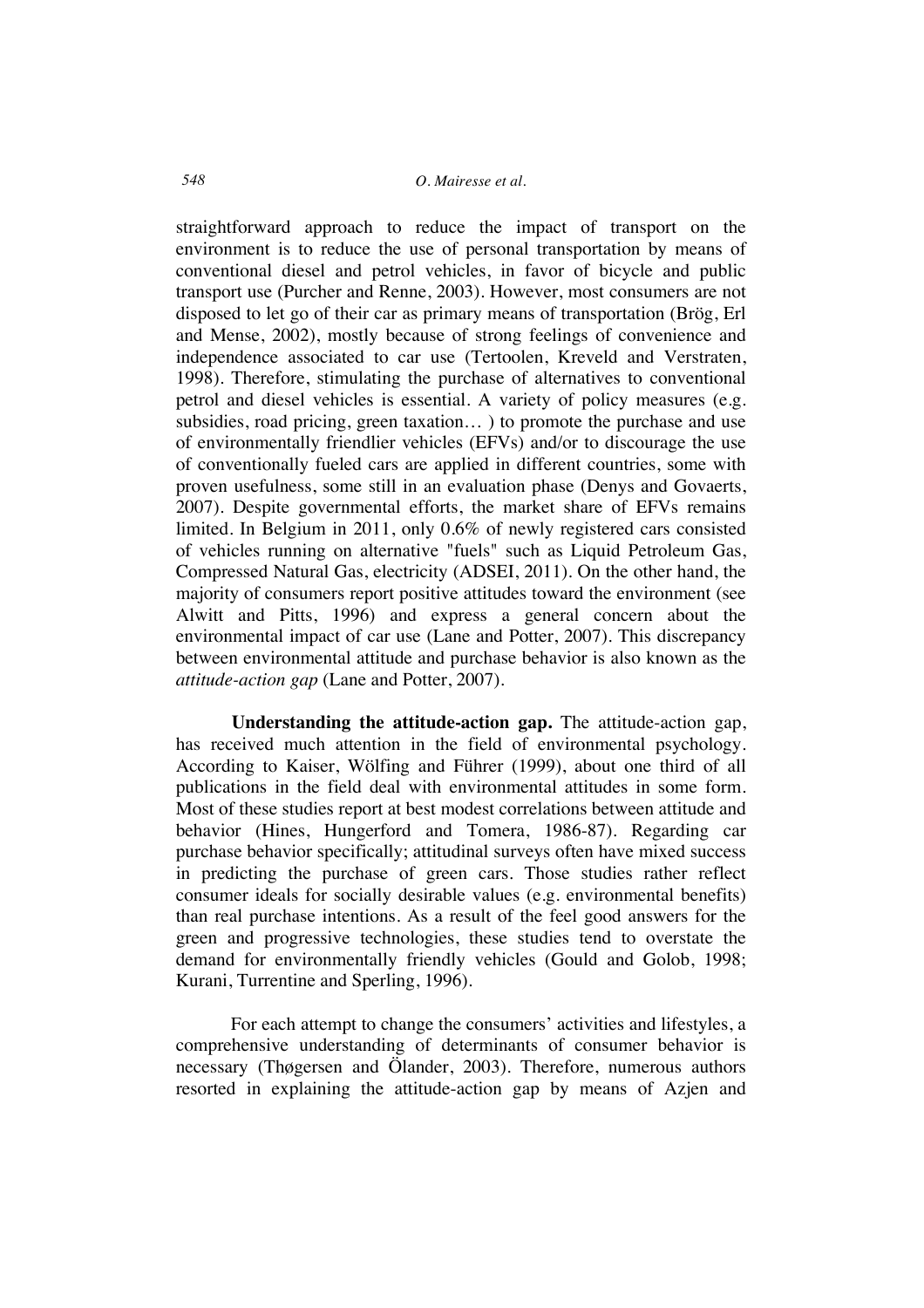Fishbein's Theory of Reasoned Action (TRA: 1980) or its developed version, the Theory of Planned Behavior (TPB: Ajzen, 1991). The TBP states that behavior is determined by an assumed causal link of intentions, which in turn summate attitudes based on perceptions of the consequences of action, subjective norms and perceived control over action. Azjen and Fishbein pointed out that in order to find satisfactory correlations between attitudes and behavior, the attitude toward that particular behavior must be measured. However, the attitudes under investigation often are from a much broader scope (e.g. attitudes toward environmental aspects) than the measured actions (e.g. purchasing a hybrid Toyota Prius) (Newhouse, 1990). Restricting the investigation to narrowly targeted attitude may result in higher correlations, but this implies also a significant loss of information (Lehmann, 1999 in Kollmuss and Agyeman, 2002). By confining attitude theory to predicting behavior only, the TBP fails to capture the subtlety of a broader aspect of structural attitude *theory*. This discrepancy is discussed in the *process-outcome generality* debate by Anderson (2008). Outcome generality aims at generalizing behavior from a given situation to transfer situations and process generality aims at generalizing some process from an experimental situation to another. The first focuses on *prediction*, the other on *understanding*. Both concepts are desirable, but are related to specific investigation procedures. Attempts to unify both concepts, such as the TPB claims to do, generally means making trade-offs in experimental procedures which ultimately results in jeopardizing both results (Anderson, 2008).

The study discussed in this paper aims at understanding how a general positive attitude toward the environment results in a limited purchase of EFVs. To do so we adopt the principles of Information Integration Theory (IIT) on Attitude Integration (Anderson, 1981, 1982, 2008) and its methodological counterpart, Functional Measurement (FM). IIT states that thought and action are determined by the joint effect of multiple determinants (Anderson, 1981, 1996). In comparison to the TBP, IIT allows for the study of much broader concepts as both attitudes toward targets (see Eagly and Chaiken, 1993) and behavior. Cognitive algebra, by means of FM methodology, allows to algebraically describe how these determinants are integrated in a combined response toward thought or action. In the following section, we will review FM methodology briefly through a simple example of how purchase price and safety aspects of a car affect subjective purchase probability. Next, we explain how this method can be applied to study general attitudes toward the environment and purchase intention.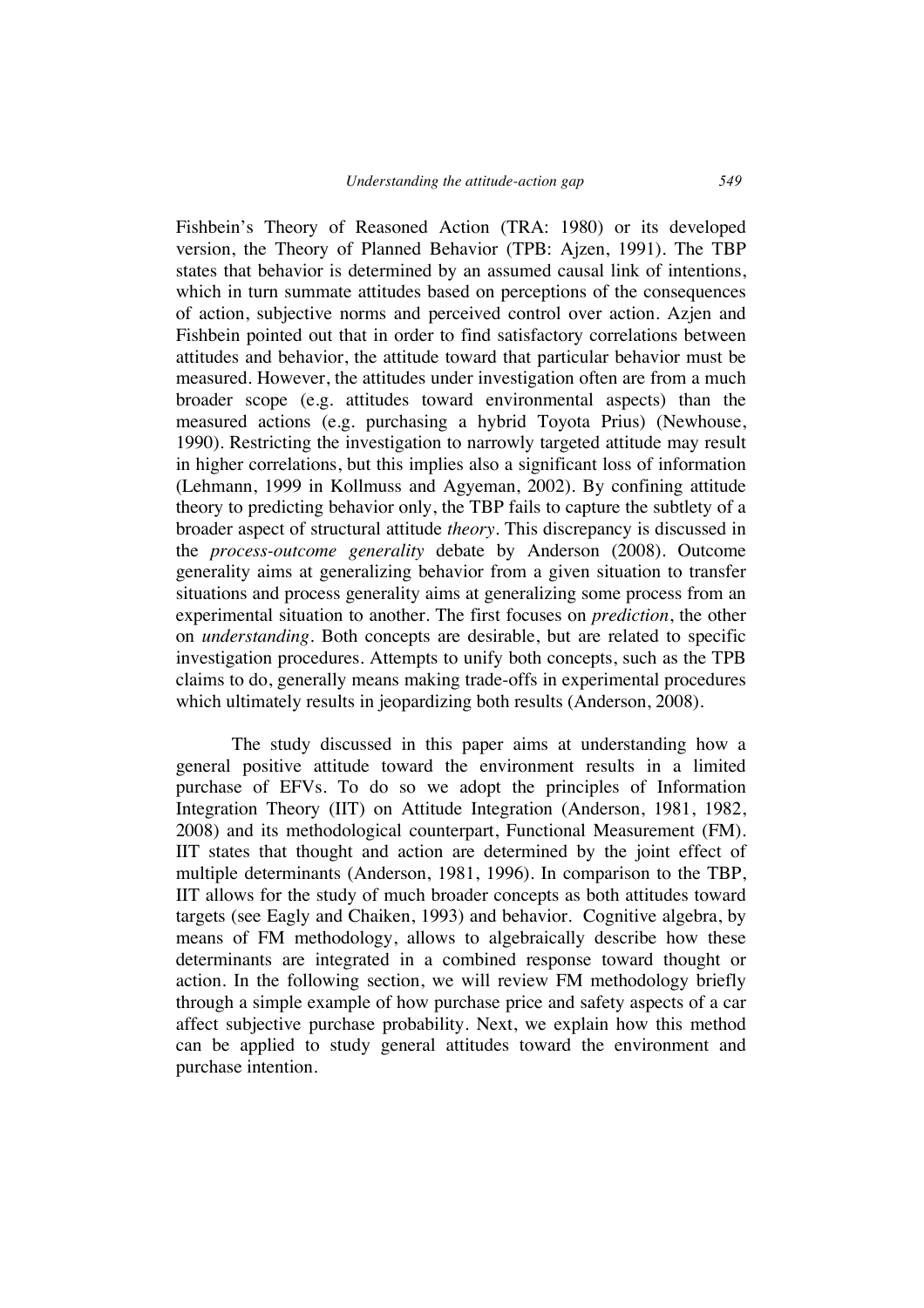## *550 O. Mairesse et al.*

**Functional Measurement.** Central in Functional Measurement (FM) is the study of integration processes, which addresses the question how stimuli combine into a single overt response when performing a judgment task. The FM paradigm depicted in Figure 1 describes this sequence. As an example we will explain how **information** about purchase price and safety combines into a single purchase probability response.



**Figure 1. Functional Measurement paradigm (adapted from Anderson, 1982; Weiss, 2006). Functional Measurement paradigm (Anderson, 1981)** *Sn***: observable stimuli,** *sn***: the subjective stimuli,** *r* **the subjective response and** *R* **the observable response,** *v***: valuation function,** *i***: integration function,** *a***: response function. A set of observable stimuli**  such as purchase price  $(S_{\text{price}})$ , and vehicle safety  $(S_{\text{safe}})$  are transformed **by the process of** *valuation* **into corresponding psychological**  representations  $(s_{\text{price}}, s_{\text{safe}})$ . Through the process of *integration* these **subjective values are combined into a single implicit response (***r***). The**  *action* **operation transforms** *r* **into the overt response** *R* **(e.g. ratings on a subjective purchase probability scale).**

A typical FM judgment task consists in the evaluation of a set of different stimulus-combinations by producing a response on a rating scale. In our example, the purchase price and vehicle safety can be manipulated according to an  $n \times k$  full-factorial design with *n* levels for the price attribute and *k* levels for the safety attribute. Typically, the investigator chooses levels per attribute that elicit low, medium and high responses on the dependent variable (e.g. for purchase price:  $35000 \in$ ;  $15000 \in$  and 6000€ and for safety Euro NCAP 1 star, 3 stars and 5 stars). Participants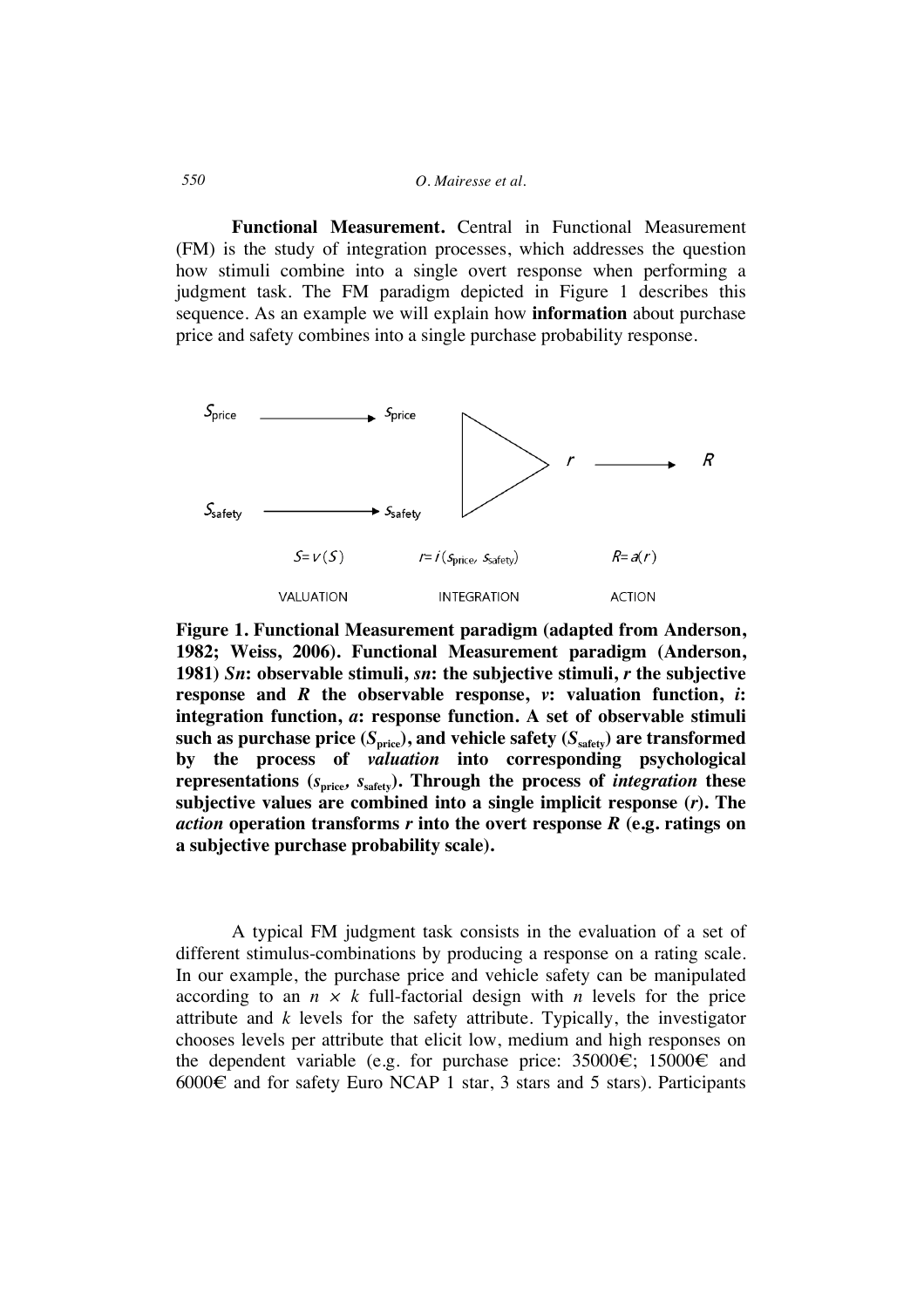are required to rate the probability of buying a car given information on purchase price and vehicle safety (i.e. the observable stimuli) for as many times as the repeated measures factorial design requires it. In this case, participants would have to express the probability of buying each of 9 possible car combinations. These judgments provide the observable responses (*R*) from which the integration function *i* (i.e. the unobservable) will be inferred. Extended empirical research over the last 30-40 years (for an overview see Anderson, 1996, 2008) showed that three algebraic integration rules approximate the internal integration functions for most judgment tasks: an addition rule (Eq. 1), a multiplication rule (Eq. 2), and an averaging rule (Eq. 3). Formally:

$$
r_{ij} = w_0 S_0 + w_{price} S_{price_i} + w_{softy} S_{softy_i}
$$
\n(1)

$$
r_{ij} = w_0 s_0 \times w_{price} s_{price_i} \times w_{safety} s_{safety_j}
$$
\n(2)

$$
r_{ij} = \left(w_0 s_0 + w_{price} s_{price_i} + w_{safety} s_{safety_j}\right) / \left(w_0 + w_{price_i} + w_{safety_j}\right)
$$
 (3)

In each of these integration models, the integrated response is a function of *weight* and *scale* values. Each piece of information is considered to have its own **importance** with respect to the dependent variable (=weight); and its own **location** of the underlying dependent variable (=scale value).  $w_0$  and  $s_0$  are parameterizations of the internal stimuli or the initial state of the respondent. This can also be conceptualized as 'prior beliefs held by the respondent' (Anderson, 1982).

**Averaging theory.** Although developed separately, the concept of cognitive algebra in IIT and Azjen and Fishbein's TPB is markedly similar. However, the difference between both approaches lies essentially in averaging *theory*. Surely, from a mathematical point of view, the Azjen and Fishbein's additive model and the averaging models from IIT are comparable. The difference between an averaging model and an additive model is more of a qualitative one. If an additive model is used, the rating for a stimulus combination of two stimuli always exceeds the rating for one of these two stimuli (sure-thing axiom, Anderson, 2008). In an averaging model however, this is not the case. Adding a mild stimulus to an intense stimulus will cause this rating to be lower than the rating for the intense stimulus alone. A simple example will illustrate this. Consider a 100-point response scale where high scores denote high purchase probability. For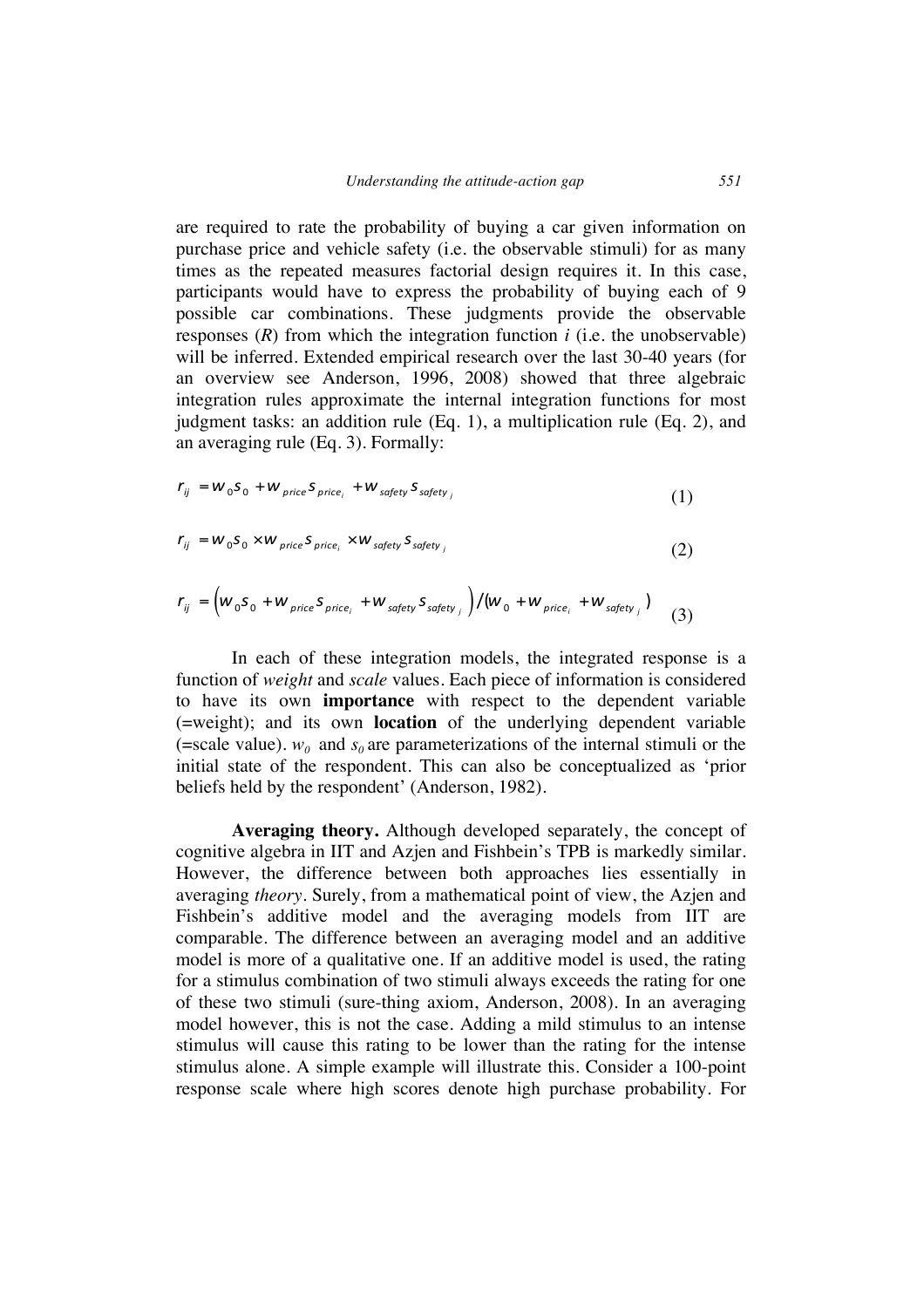convenience purposes we set the stimulus weights equal to 1. A low purchase price (e.g.  $6000 \in$ ) would probably result in a high purchase probability score, say 70%. Consider now that the car is only moderately safe (Euro NCAP= 3 stars), which in itself amounts to a purchase probability score of 30%. The safety aspects of the car are valued less than the purchase price, but still positively. According to an averaging integration model, the combination of the two stimuli will be evaluated less than the value of purchase price alone (50%). Conversely, in an adding model, the evaluation of a pair of positively valued stimuli will always raise the response (Weiss, 2006). In this case an adding model would predict a 100% purchase probability. Empirical studies have repeatedly shown that consumers do not add information on attributes, but rather apply an averaging rule (Troutman and Shanteau, 1976, Gaeth, Levin, Chakraborty and Levin, 1990, Venkatarmani Johar, Jedidi and Jacoby, 1997, Adaval, 2003).

**Design considerations.** Discriminating between adding and averaging requires experimental design considerations. In order to test for averaging, next to the complete factorial design, all levels of one of the factors should be presented without pairing them to the levels of the other factor(s) (i.e. the method of subdesigns, Anderson (1982)). Stimuli from one factor, say purchase price, are thus also presented in absence of information on the other stimuli on vehicle safety and vice versa. In our example, the design expands to 15 possible car combinations, 9 with information about both attributes, 3 with information about purchase price only and 3 with information about safety only. Applied to purchase price, the expected internal response for unpaired stimuli formalizes as a reduction of Eq. 3:

$$
r_{ij} = \left(\boldsymbol{W}_0 \boldsymbol{S}_0 + \boldsymbol{W}_{price} \boldsymbol{S}_{price_i}\right) / \left(\boldsymbol{W}_0 + \boldsymbol{W}_{price_i}\right) \tag{4}
$$

This procedure has also implications for visual and statistical analyses of the data. In an additive model the difference between all levels of any two rows (or columns) is a constant (Weiss, 2006). Thus when plotted as a factorial graph, the curves show a pattern of parallel curves. Statistically, this parallelism results in a small, non-significant interaction effect in the ANOVA. In an averaging model, responses of uncombined attributes are also taken into account. As a result, the denominator in equations 4 and 5 is smaller than the denominator in equation 2 (Anderson,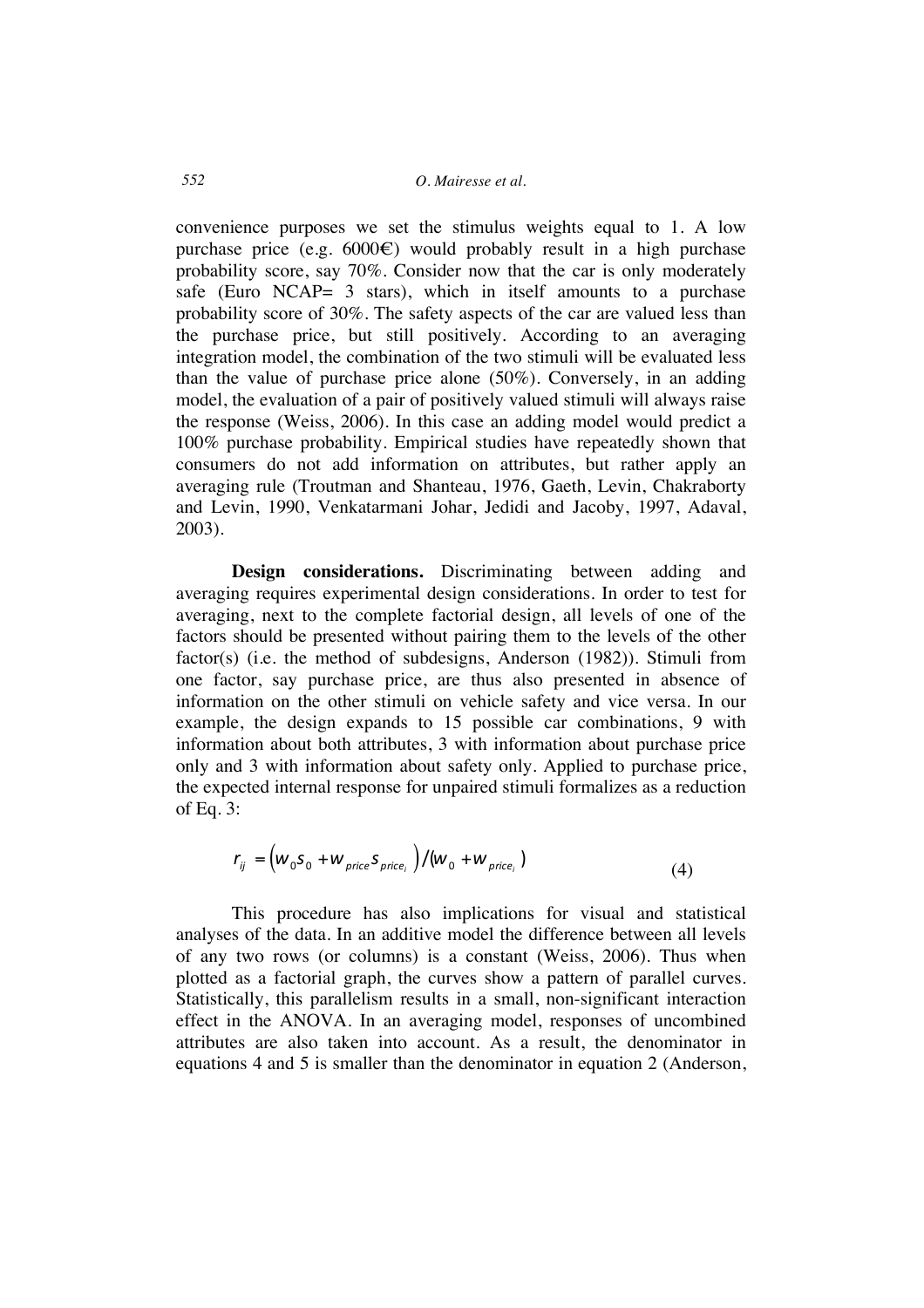1996). Hence the slope of the response curve  $r_{ij}$  as a function of  $s_{price}$  *j* is greater since:

$$
\frac{W_{price}}{W_0 + W_{price}} > \frac{W_{price}}{W_0 + W_{price} + W_{safety}}
$$
(5)

Visually (see Figure 2), this will result in a crossover in the factorial plot, discerning the averaging model from the additive model (Anderson, 1981). Statistically, this crossover results in a significant interaction effect when including the ratings for the uncombined stimuli in the ANOVA.



**Figure 2. Visual distinction between averaging and adding integration rules.**

**Weight and scale values.** With respect to our initial problem understanding the attitude-action gap- the averaging model provides us with an elegant solution through its conceptual logic and the empirical identifiability of weights and scales. Consider the following example. In a judgment task, a person who has a positive attitude toward the environment is being exposed to a stimulus only conveying positive information about the environmental aspects of a car (=uncombined stimulus). Because information about other attributes is left out, this stimulus will allegedly generate a high response on the underlying variable of interest, in this case purchase probability. However, when for instance the same person is exposed to positive stimulus information about the car's environmental aspects and less positive information about its purchase price, the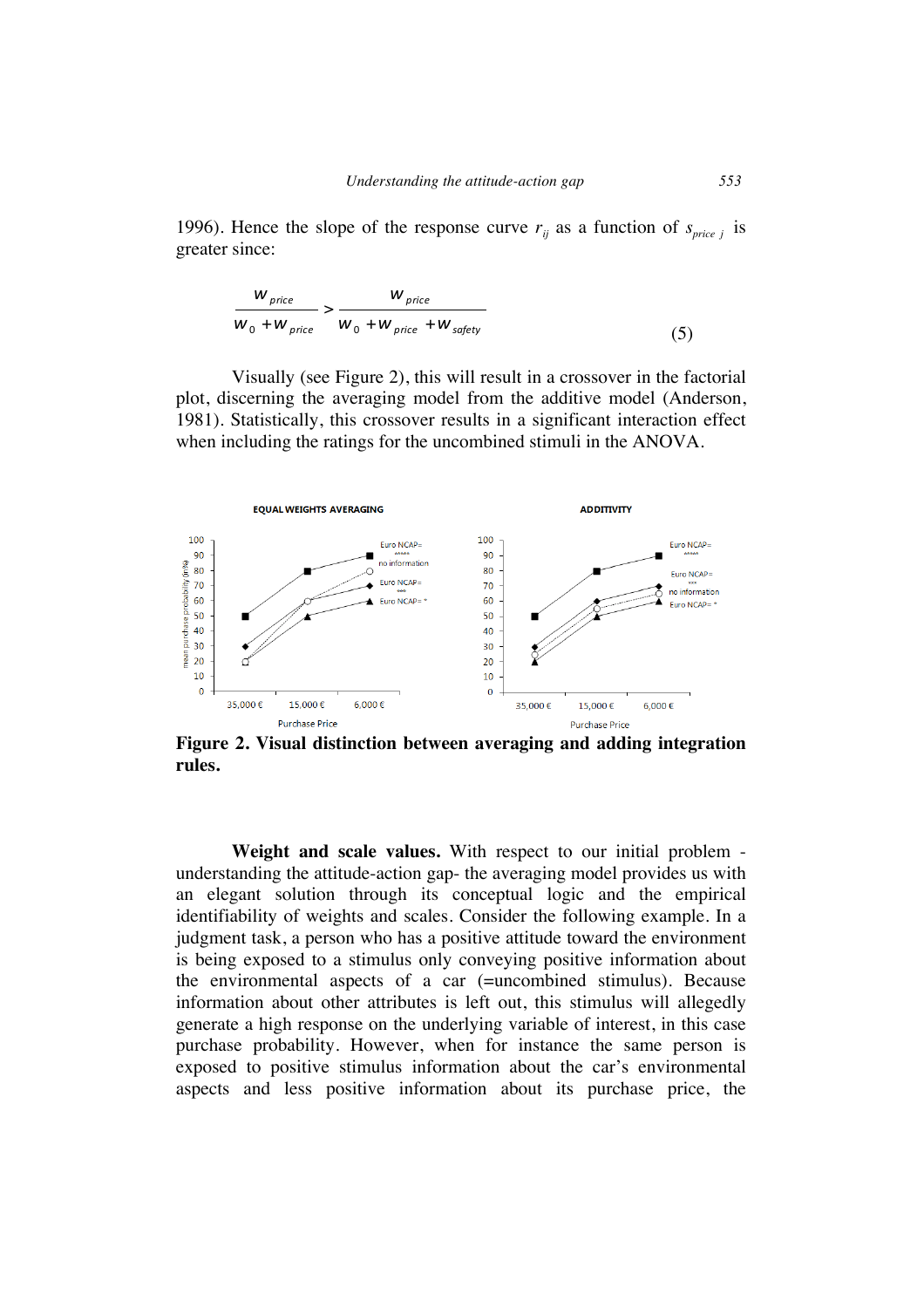probability of buying this car may decrease. Not because this person's attitude toward environmental aspects has changed, but simply because it is **outweighed** by information about purchase price. The phenomenon of other attributes outweighing the environmental one has repeatedly been reported in the literature (Lane and Potter, 2007; Kolmuss and Agyeman, 2002; Blake, 1999). In terms of the averaging model, the positive information about the environmental aspects translates in a high scale value, but fails to impact on purchase intention because of its small relative weight in comparison to information about purchase price. Put differently, the attitude converts in scale values and the behavioral intention is a function of the weight parameter, which unifies the notion of a positive attitude toward environmental aspects yet results in limited environmentally friendlier car sales.

It is important to note that while the concept of weights and scales is far from novel and appears already in some form or another in multiattribute models (e.g. AHP [Saaty, 1980], SMARTS/ER [Edwards and Barron, 1994], etc.), most techniques rely on largely self-estimated weight values (e.g. trade-off, part-worth, point-allocation, etc.). Therefore, they may still be prone to social desirability biases, or are simply not separable from the arbitrary scale unit such as with regression weights (see Anderson, 1982, 2008; Anderson and Zalinksi, 1991; Zhu and Anderson, 1991). In averaging theory, weight and scale values are empirically separable by the method of sub-designs. Indeed, when presenting a stimulus unpaired, Eq. 4 reduces to the response being equal to its scale value<sup>1</sup> (Wang and Yang, 1998) and provides means to calculate valid weight and scale values through numerical estimation techniques (Anderson and Zalinski, 1991). In practice however, parameter estimation is slightly more complex, but this illustrates the general idea.

**Hypotheses.** Our main hypotheses for this study are straightforward: assuming that individuals have a general positive attitude toward the environment, (1) the intention of purchasing a car with good environmental performance is higher than the intention to buy a car with poor environmental performance, and (2) environmental performance is less important in comparison to other car attributes in purchase intention evaluations. In terms of IIT: scale values of the averaging model represent the attitude toward an attribute, weights the importance in purchase intentions. With respect to the scale values, we state that, if consumers have

 $\overline{a}$ 

<sup>&</sup>lt;sup>1</sup> By assumption,  $w_0$ =0 (Anderson, 1982; Wang and Yang, 1998).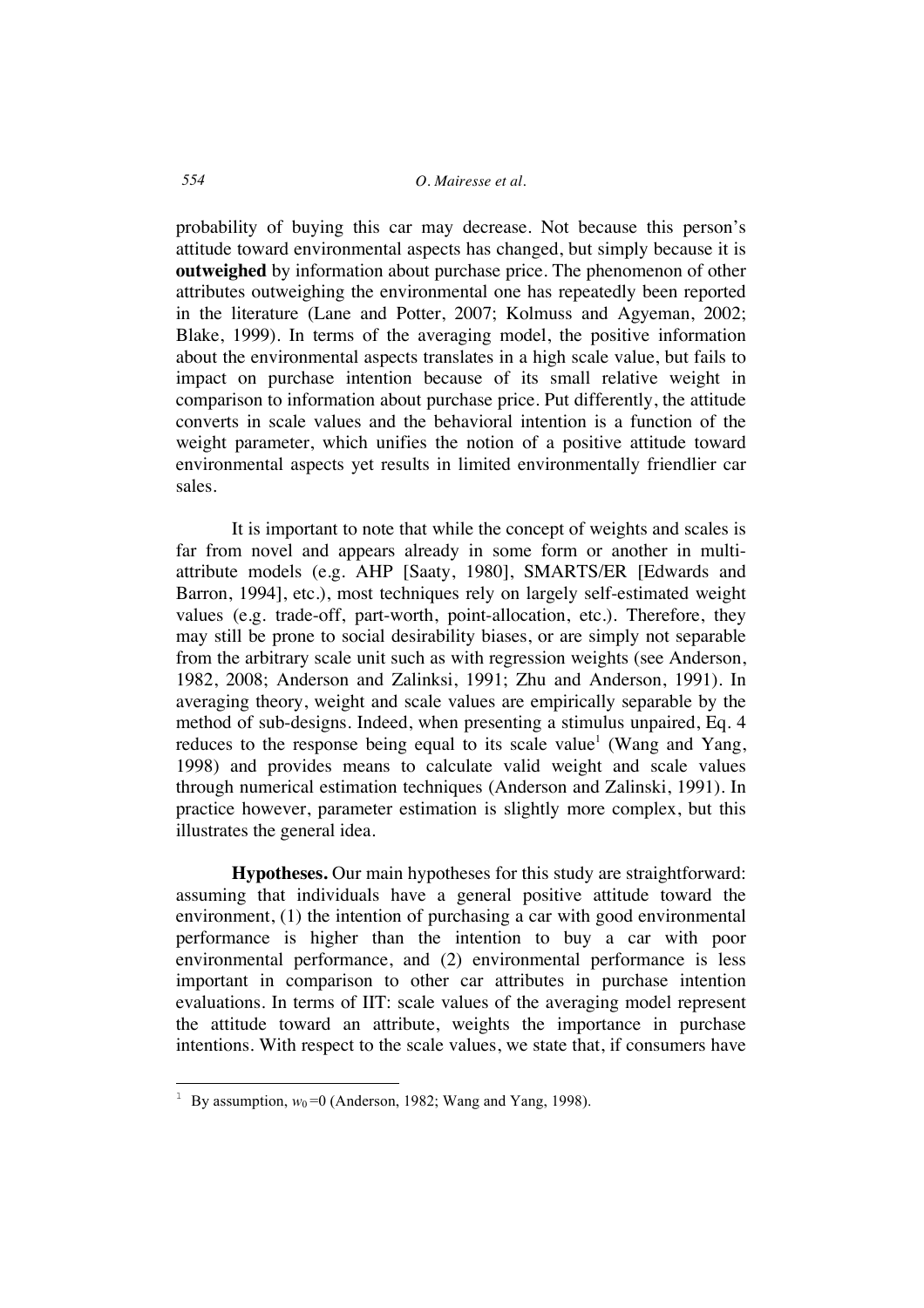positive attitudes toward the environment, this will translate in (1) high subjective purchase probability scores when the subject is exposed to a single piece of "more than average" information about a vehicle's environmental performance, (2) in moderate subjective purchase probability scores when the subject is exposed to a single piece of "average" information about a vehicle's environmental performance and (3) in low subjective purchase probability scores when the subject is exposed to a single piece of "less than average" information about a vehicle's environmental performance. Visually, the slope of the curve representing the responses to the uncombined environmental stimuli should be larger than 0.

When information on environmental aspects is combined with other vehicle aspects, we posit that the weight of the environmental attribute will be the lowest in comparison to other car attributes such as purchase costs, operating costs and vehicle quality.

# **EXPERIMENT 1**

## **METHOD**

**Participants.** Twenty-seven volunteers (14 males and 13 females, M age= 32.81 yrs, SD= 9.61) performed a judgment task on car purchase intention. Inclusion criteria for the study were being in the possession of a driver's license and having purchased a car for private use.

**Stimuli and design.** Stimuli were selected based on literature review (Turcksin, 2011) and on the results of a survey on car purchase behavior in 939 Belgian private car owners (Mairesse, Verheyen, Turcksin and Macharis, 2008). Four quantifiable main attributes were selected for the judgment task: (a) purchase costs, (b) environmental performance, (c) operating costs and (d) vehicle quality. Purchase costs comprised purchase price, vehicle registration taxes. Environmental performance was represented by the vehicle's ECOSCORE, a method to assess environmental performance (Timmermans et al., 2005). Operating costs included sub-attributes such as fuel costs and maintenance costs and vehicle quality consisted in reliability, comfort, safety and workmanship. Main attributes such as operating costs and environmental performance were manipulated visually along 3 attribute-intensity levels (see Figure 3). Levels of intensity were symbolized by a blue arrow on the attribute continuum of interest as opposed to an average score of cars in the same segment (grey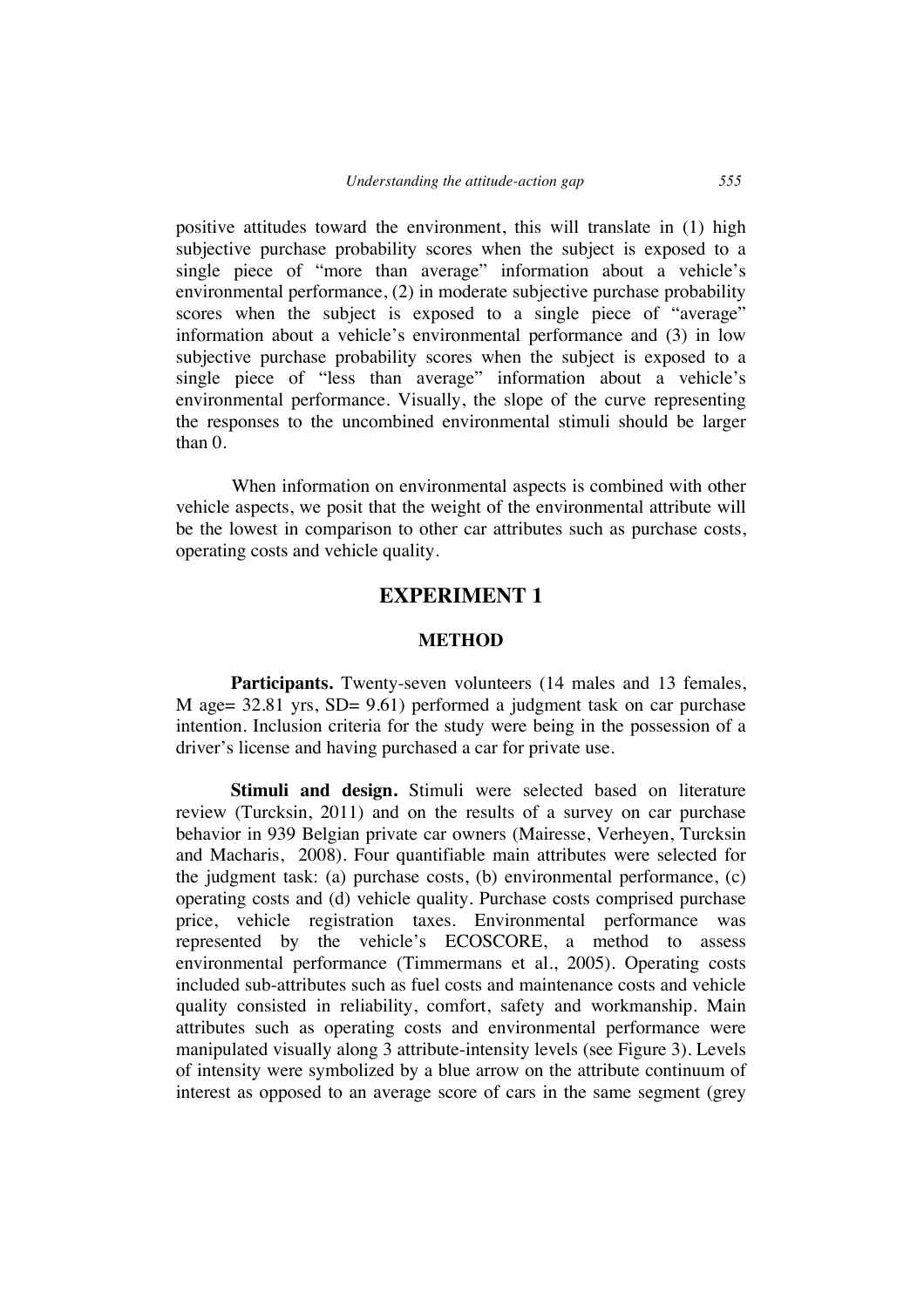reference arrow). Blue arrows in the red area, left from the reference arrows, denoted low levels of attribute intensity. Blue arrows close to the reference arrows represented moderate levels of intensity, whereas blue arrows right from the reference arrows in the green areas stood for high levels of attribute intensity. Purchase costs and vehicle quality were graded high and low levels only. All 143 car mixes were presented in random order according to the 3×3×2×2 full-factorial design and all three-, two- and oneway sub-designs as qualitative tests for averaging integration and to allow for subsequent parameter estimation.



**Figure 3. Stimulus example.**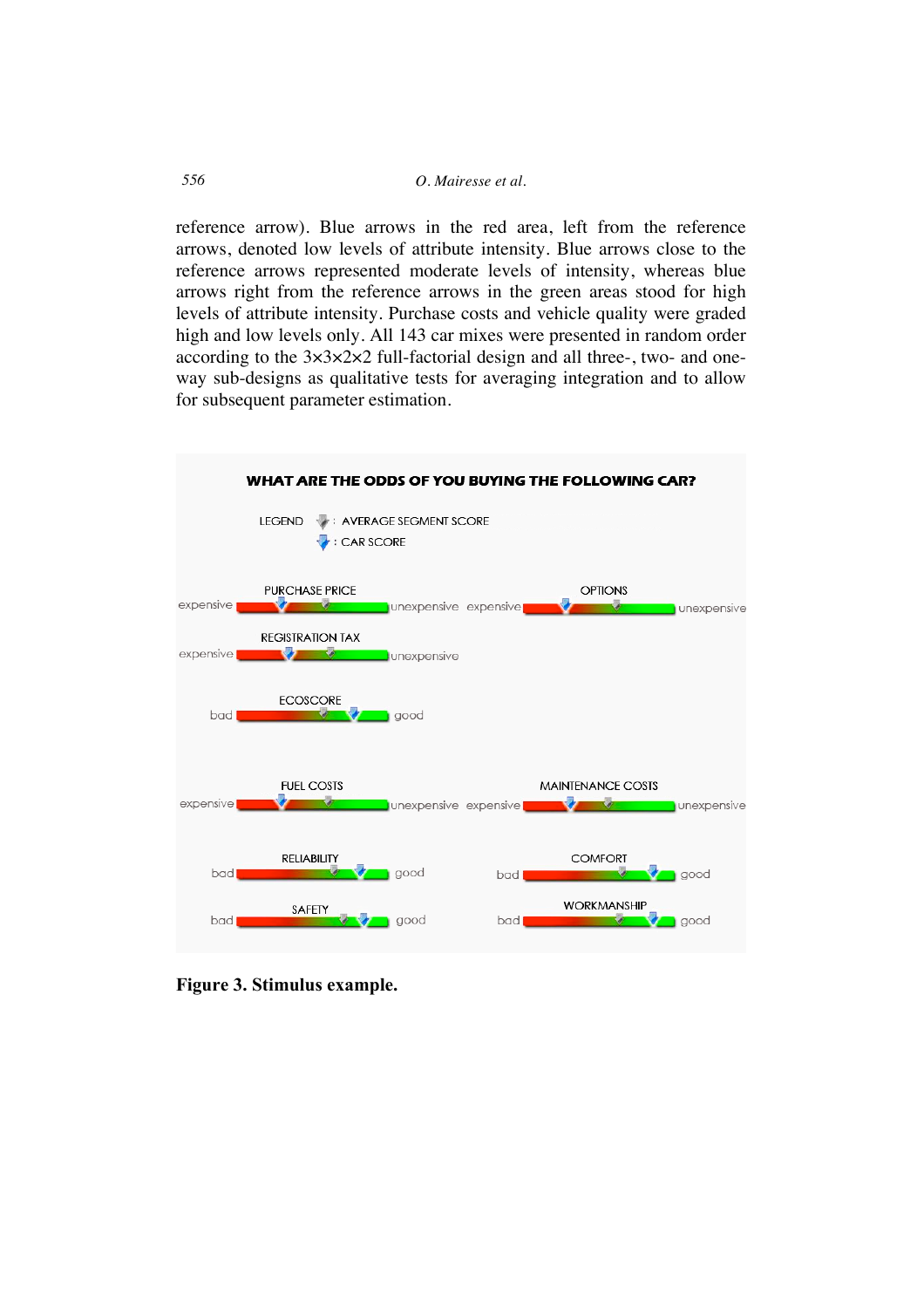**Procedure.** The experiment was designed using FM BUILDER, a JAVA-based software program developed to conduct judgment experiments using text and image stimuli (Mairesse, Hofmans & Theuns, 2008). All participants received an email containing an attachment with the software, along with instructions on how to install the experiment and how to perform the judgment task. Participants were instructed to evaluate the probability on purchasing a car based on randomly presented combinations of information of purchase costs, environmental performance, operating cost and/or vehicle quality. When presented with stimuli from reduced designs, participants were requested to convey their judgment based only on the stimuli appearing on screen, thus ignoring the influence of the other factor(s). Subjective probabilities were obtained by means of a 100-point slider presented in the middle of the screen, taking 80% of the screen width, with "minimal purchase probability" and "maximal purchase probability" serving as end labels. In order to minimize non-compliance to the experiment (i.e. by skipping through the trials) a 1-second delay before the appearance of the next-button was built in.

## **RESULTS**

In this section, our interest revolves around algebraic integration, or "how are environmental aspects integrated in holistic judgments regarding subjective purchase probability with respect to purchase costs, operating costs and vehicle quality?". Then, if we find an averaging model of integration, weight and scale value are calculable to verify our hypothesis

**Cognitive algebra.** The first step is to verify that purchase intention obeys an averaging model. The averaging model in its equal weights form, as mentioned before (see Eq. 3) predicts a pattern of parallel curves and ideally a cross-over pattern of the curve representing uncombined attribute levels or a clear deviation from parallelism with curves of the higher-order design displaying lower slopes than curves of the lower-order design.

Figure 4 displays the results. Verification of the factorial plots reveals near-parallelism of the 2-way designs in all plots with clear deviations from parallelism in the purchase costs × environmental performance and the quality  $\times$  environmental performance plots. A crossover pattern is observable in the operating costs  $\times$  environmental performance plot. These patterns support the averaging effect of environmental performance over an adding one. The effect of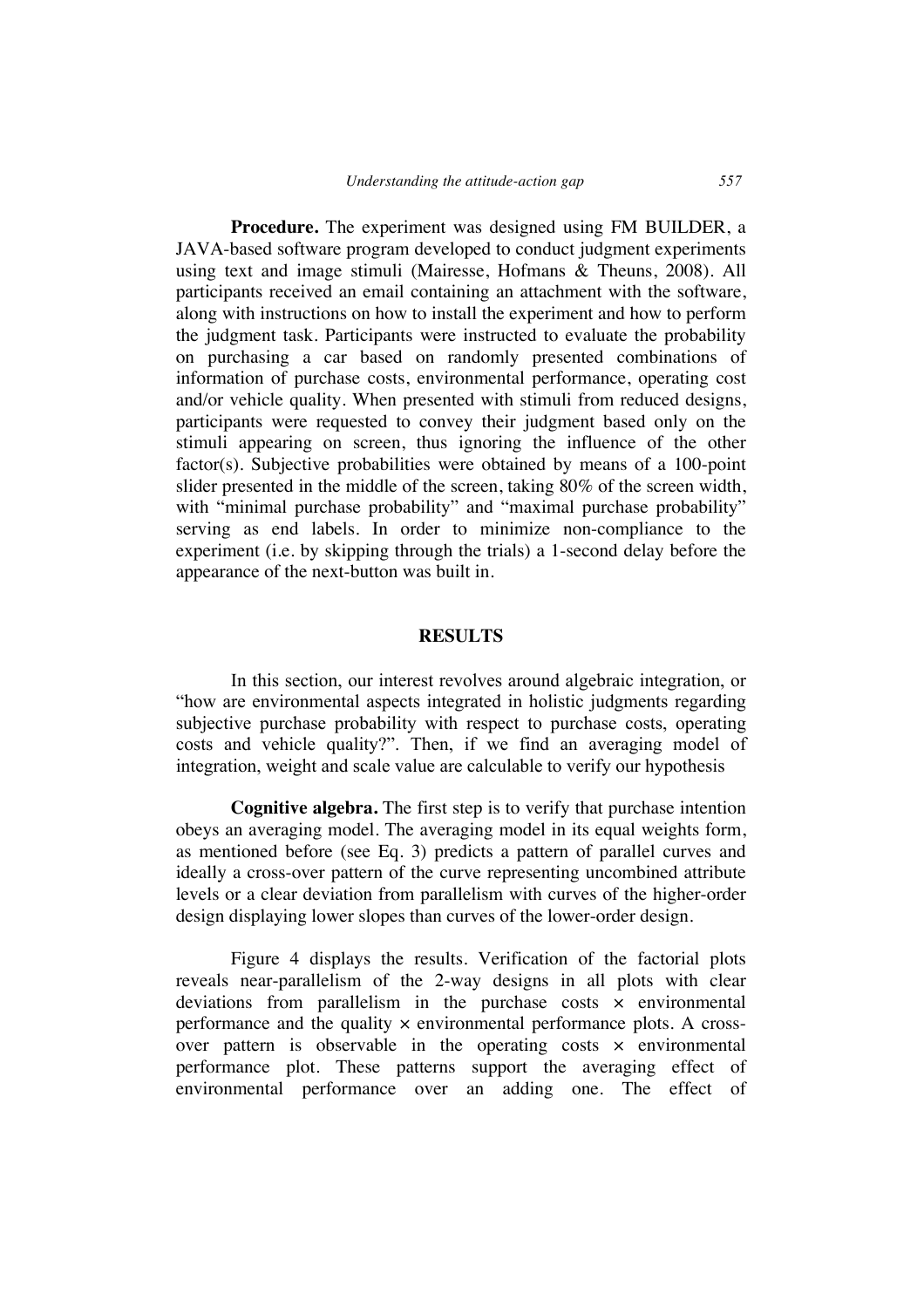environmental performance on subjective purchase intention is relatively high. This is depicted by the degree of the slope of the data of uncombined environmental performance stimulus (solid curve in Figure 4). This suggests that, when all other information about the vehicle's characteristics is not available, information about its environmental performance (=ECOSCORE) will strongly affect its subjective demand from the consumer. However, when other information is added (e.g. purchase costs, operating costs or quality), the effect of environmental performance is attenuated. This is pictured by a reduction of the slope parameter in the dotted curves in Figure 4 and confirms the averaging model. A deviation from parallelism in the dotted curves however, suggests that the equal weights form of the model is no longer supported and that differential weights should be allowed.

The nonparallelism depicted in Figure 4 by the dotted curves by being slightly closer to each other at low attribute intensity levels represents the *negativity effect* (Anderson, 1981, section 4.4.2), which indicates that negative information carries greater weight in the judgment. Deviations from parallelism from the uncombined levels of environmental performance as tests for averaging integration are confirmed statistically by significant interaction terms: purchase costs  $\times$  environmental performance:  $F[4,104] =$ 16.25,  $p$ < .001,  $\eta^2$ <sup> $=$ </sup> .38); operating costs  $\times$  environmental performance: *F*[6,156]= 10.51, *p*< .001,  $\eta^2 \bar{p}$  = .28) and vehicle quality  $\times$  environmental performance:  $F[4,104] = 19.6$ ,  $p < .001$ ,  $\eta^2 = .43$ ). The negativity effect is also supported statistically by deviations from parallelism from the 2-way designs (dotted curves in Figure 4): purchase costs × environmental performance: *F*[2,52]= 8.07, *p*= .001,  $\eta^2_{p}$ = .24); operating costs × environmental performance:  $F[4,104] = 3.47$ ,  $p = .011$ ,  $\eta^2_{p} = .12$ ) and vehicle quality  $\times$  environmental performance:  $F[2,52] = 9.69$ ,  $p < .001$ ,  $\eta^2 = .27$ ).

Parameter estimation. Establishing the averaging model of integration allows for the separation and calculation of weights and scales by means of R-average (Vidotto and Vincentini, 2007), an optimization routine in R using the L-BFGS-B algorithm. Table 1 lists the results. As predicted, the best fitting model is an averaging integration model with differential weights (adj.  $R<sup>2</sup> = .91$ ). The negativity effect is prominently present as all weights of stimuli carrying negative information  $(w_1)$ 's in table 1) are almost twice as high as from the other stimuli. Functional scale values of the different attributes represent the subjective purchase probability of a vehicle given only information on the attribute of interest. For example, when only information is known about the car's purchase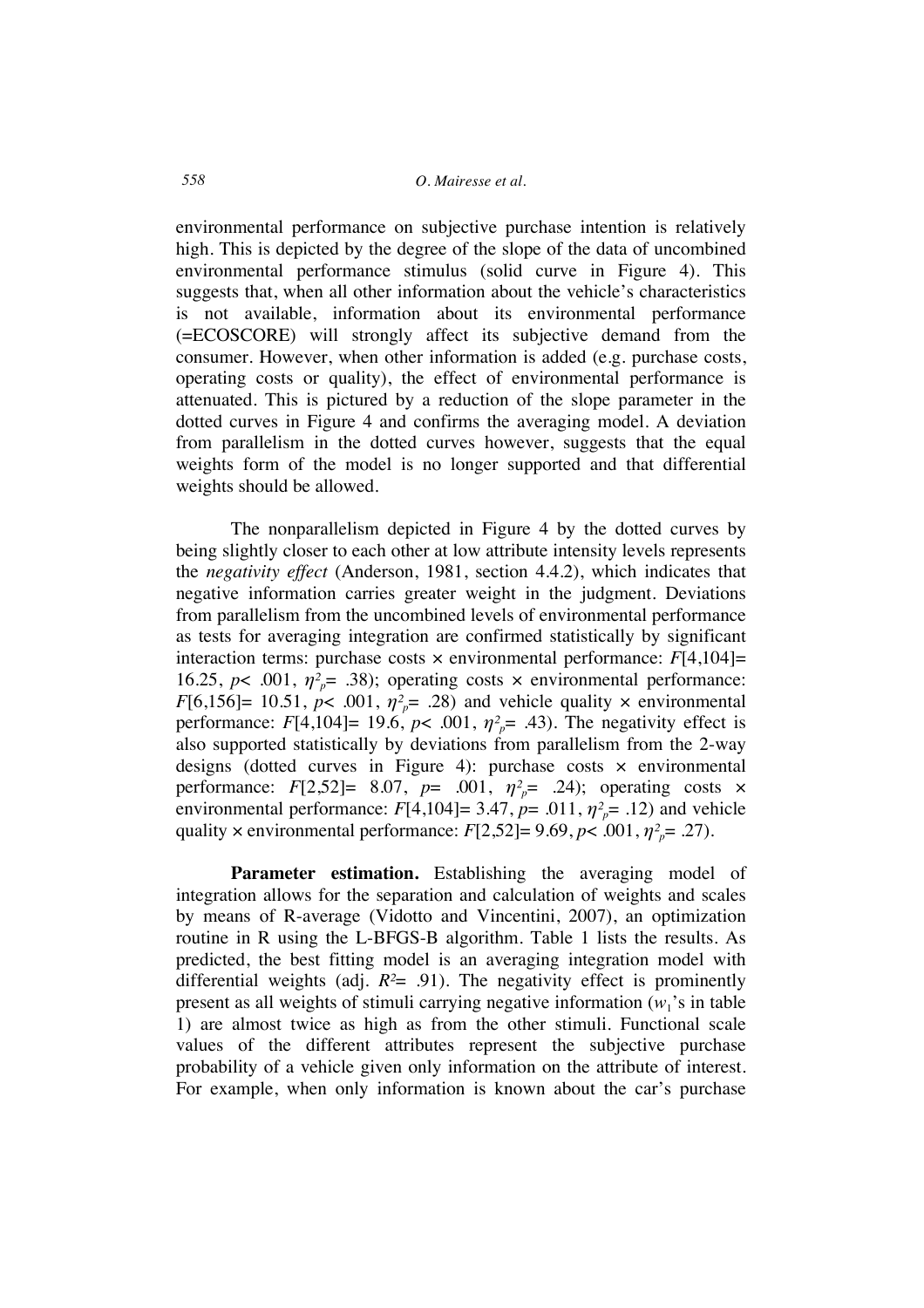costs, low purchase costs generate a scale value of 90.55%. On the other hand, when purchase costs are higher than the segments' average, purchase intention will decrease to 11.25%. The attribute of interest in the present study is 'environmental performance'. The positive attitude toward environmental aspects translates in high scale values for positive information about environmental performance (75.75%), 54.45% for average environmental performance and 25.60% for poor environmental performance. Knowledge about the environmental performance only (i.e. the one-way sub-design), will result in a higher purchase intention.



**Figure 4. Visual test for averaging over adding for one-way designs. Solid curves represent the data from the environmental attribute. The curve parameter of the dotted lines stands for high**  $(\Box)$ **, average**  $(\Diamond)$ and low (O) levels of the attribute of interest. The solid curve represent **data from the car's environmental performance without being paired with information about other attributes (=uncombined stimuli).**

Empirical weights provide a good estimation of attribute importance. Mean normalized weights were calculated in order to allow for easier comparison between attribute importance. Vehicle quality has the greatest weight in purchase probability responses: about 40%. Purchase and operating costs have a similar share in the response of respectively 24% and 22%. Finally, and as expected, environmental performance accounts for the least amount in the subjective purchase probability response (15%).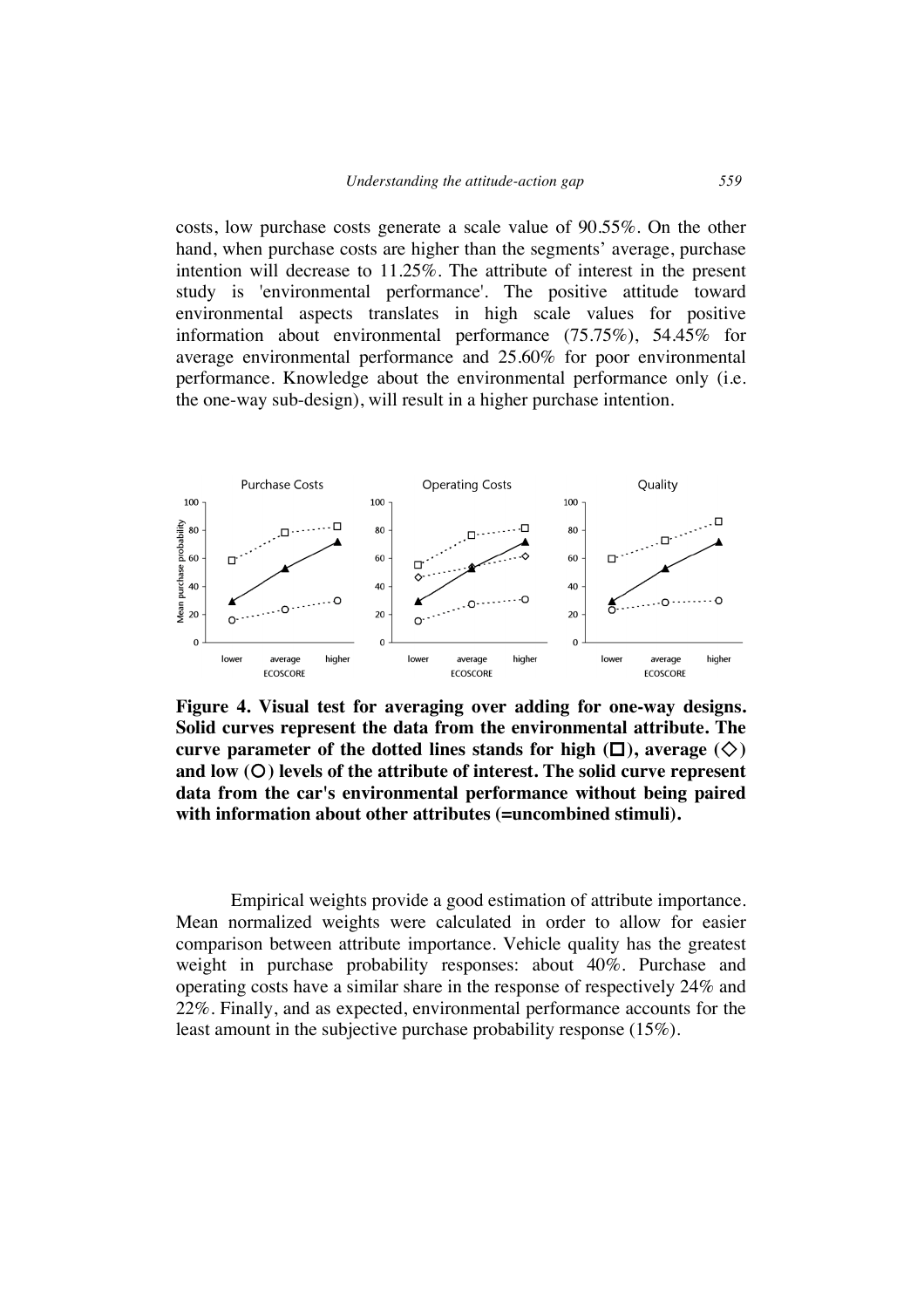**Table 1. Estimated parameters of the averaging model with differential weights. Scale values are expressed in percentage probability of purchasing a car**

|                              | $S$ $_{\rm Low}$ | $S$ Medium | $S$ High | $W_{\text{Low}}$ | $W_{\text{Medium}}$ | $W$ High | Mean<br>normalized<br>weights |
|------------------------------|------------------|------------|----------|------------------|---------------------|----------|-------------------------------|
| Purchase cost                | 11.25            | (50)       | 90.55    | 2.48             | (1.73)              | 1.73     | 24                            |
| Environmental<br>performance | 25.60            | 54.45      | 75.75    | 1.80             | .99                 | .99      | 15                            |
| Operating cost               | 15.05            | 56.05      | 86.95    | 2.49             | 1.46                | 1.46     | 22                            |
| Quality                      | 17.75            | (50)       | 87.05    | 4.49             | (2.63)              | 2.63     | 39                            |

## **DISCUSSION**

Our main hypotheses are supported by the data. Under the assumption that individuals have a general positive attitude toward the environment (Alwitt and Pitts, 1996; Lane and Potter, 2007), the participants' intention of purchasing a car with good environmental performance is higher than the intention to buy a car with poor environmental performance and environmental performance is less important in comparison to other car attributes such as costs and vehicle quality. Conceptually, the averaging integration model thus unifies the idea of a having positive attitude toward environmental product aspects nevertheless resulting in limited purchase intention.

However, Experiment 1 shows some limitations. As apparent from Figure 3, factors carry different loads of information. For instance, environmental performance was only represented by the ECOSCORE as a single piece of information, while vehicle quality consisted of four information units or sub-attributes (reliability, comfort, safety and workmanship). This may have biased our results toward greater weights for factors containing more information units. Moreover, the order of the factors remained unchanged. It is probable that participants conveyed judgments favoring factors listed on top of the screen in an attempt to reduce workload.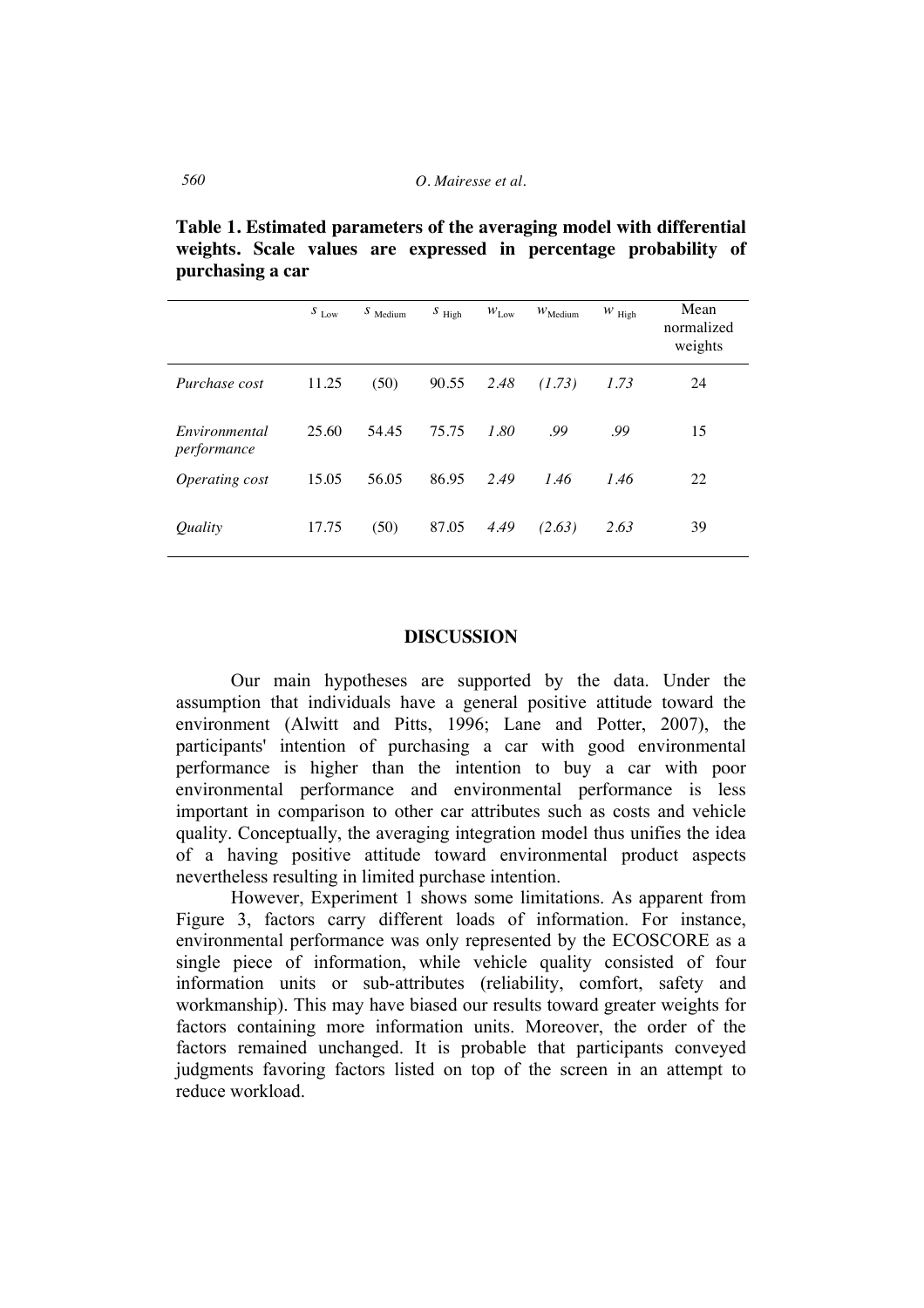With respect to the choice of attributes, recent literature shows that emotional experiential factors play an important role in purchase intentions (Desmet, Hekkert and Jacobs, 2000). Marketing specialists even base advertisement campaigns by creating analogies between strong emotional experiences such as driving a particular car and giving a first kiss (Goode, Dahl and Moreau, 2010). Feedback information from experiment 1 also revealed that individuals often base their decision of driving a car after having experienced a physical encounter with the product such as driving it, sitting in it, touching the material or listen to the sound a door makes when it closes. Moreover, *"since products are nowadays often similar in technical characteristics, quality, and price, the importance of product design as an opportunity for differential advantage in the marketplace increases"* (Desmet et al., 2000, pp. 111), suggesting that aspects covering emotional and experiential aspects of driving such as car design and luxury or the car's road behavior must be included in decision-making experiments to ensure a valid approximation of the car purchase process.

Additionally, our hypothesis states that that scale values are associated with environmental attitudes. However, our first experiment does not include attitude measurements to relate to the parameters of the averaging model. Therefore, the assumption that participants have positive attitudes toward the environment is not verified.

Finally, feedback from the participants addressed the difficulty and high workload associated with the current judgment task. As the experiment occurred unsupervised, the compliance of the participants to completing the task as intended remains questionable. This may have impaired the validity of our results.

The next experiment described below will address the aforementioned issues by first designing stimuli that (1) carry similar amounts of information, (2) will be presented in different top-to-bottom order, (3) include a factor "driving experience". Furthermore, the next experiment will include measurements of general environmental attitude and participants will be tested in the presence of experimenter to maximize task compliance.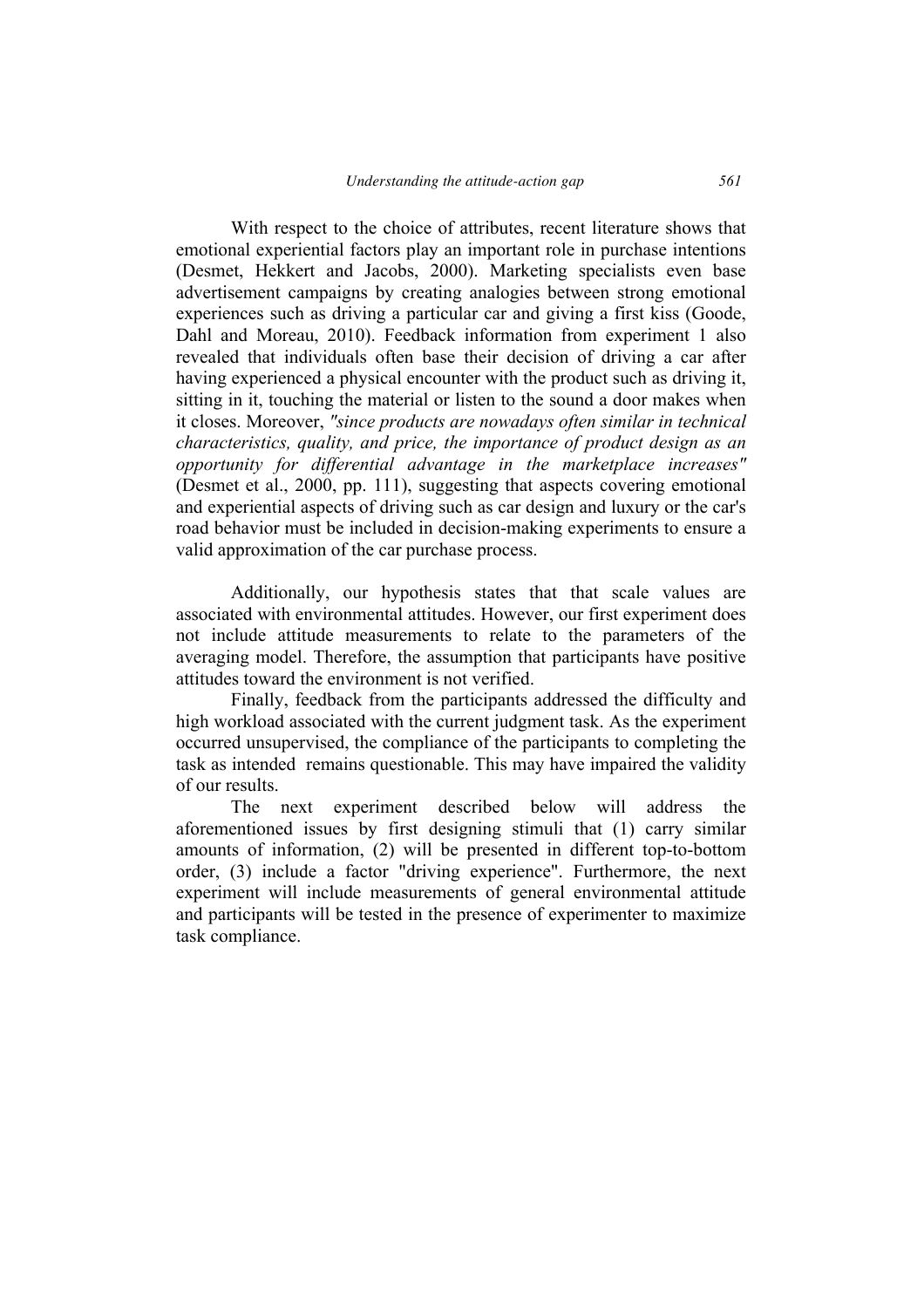# **EXPERIMENT 2**

## **METHOD**

**Participants.** Forty-seven volunteers (21 females and 26 males, M age= 39.21 yrs, SD= 12.08) performed a judgment task on car purchase intention. Inclusion criteria were similar to experiment 1.

**Stimuli and design.** Four quantifiable main attributes were selected for the judgment task: (a) driving experience, (b) environmental performance, (c) Life-Cycle Costs (LCC) and (d) vehicle quality. Driving experience included sub-attributes such as acceleration, top speed, engine sound, handling, shifting-behavior, design, image. Environmental performance was represented in more detail, comprising the car's emissions of  $CO<sub>2</sub>$ , greenhouse gasses,  $NO<sub>x</sub>$  and particulate matter, along with noise pollution. Life-Cycle Costs referred to purchase price, fuel consumption, price of options, maintenance, insurance and taxes. Vehicle quality covered aspects such as safety, reliability, craftsmanship, choices of material, space, ergonomics, and comfort. All attributes were manipulated along 2 intensity levels: worse and better scores on the attribute than the average car. High intensity of the factor was represented by eight stars and low intensity by three stars. All 80 car mixes were presented in random order according to the  $2 \times 2 \times 2 \times 2$  full-factorial design and all its sub-designs. An example is provided in Figure 5. Additionally, an adapted version of the behaviorbased environmental attitude questionnaire (BBEA; Kaiser, Oerke and Bogner (2007) was administered in order to assess general attitudes toward the environment.

**Procedure.** Participants were recruited through telephone and email. Volunteers agreed to an appointment with the experimenter (S. Stevens) in their own residence for a briefing and a survey on general environmental attitudes, and to conduct the experiment. All participants were randomly assigned to four different versions of the experiment, each with a different sequence of presentation of the stimuli to prevent ordereffects. The approximate duration of the procedure was about one hour. The remainder of the procedure is analogous to the previous experiment.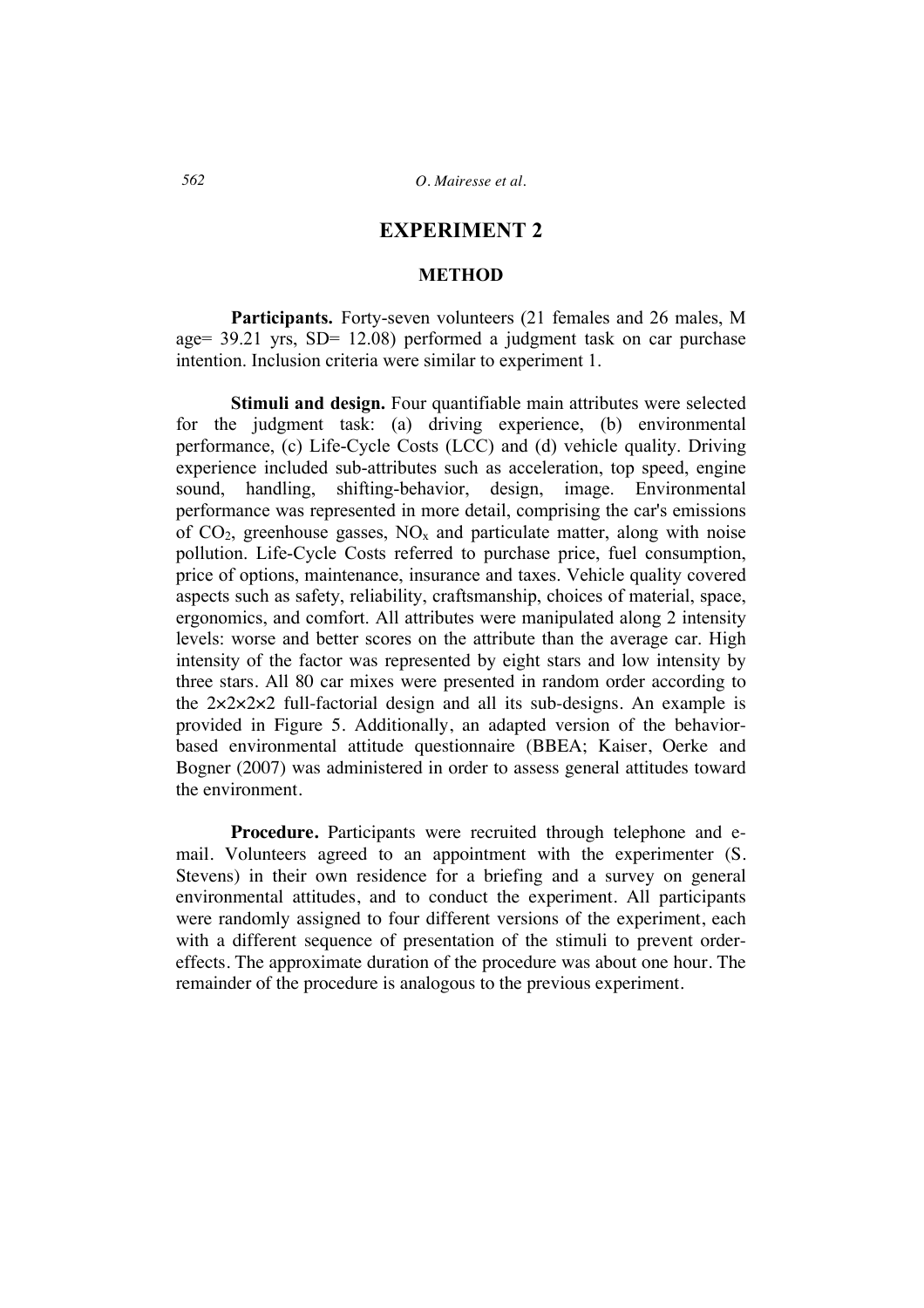worse

### What are the odds of you buying this car?

## **DRIVING EXPERIENCE**

acceleration, top speed, engine sound, handling, shifting-behavior, design, image, ....

#### **ENVIRONMENTAL PERFORMANCE**

CO<sub>2</sub>, Greenhouse gases, NO<sub>2</sub> and soot emissions, noise pollution, ...

### **LIFE CYCLE COSTS**

purchase price, fuel consumption, options, maintenance, insurance, taxes, ...

#### **QUALITY**

safety, reliability, craftmanship, materials, space, ergonomy, comfort, ...

### **Figure 5. Stimulus example.**



## **RESULTS**

Visual analysis of factorial plots in Figure 6 reveals near-parallelism in all 2-way designs with clear deviations from parallelism for the uncombined stimuli of environmental performs. In line with experiment 1, these patterns support the averaging effect of environmental performance over an adding one. Again, the effect of environmental performance on subjective purchase intention is quite pronounced, with a high slope of the solid curves. Adding information about LCC, vehicle quality or driving experience will considerably lower the slope of the curve representing combined information of environmental performance and other attributes as predicted by the averaging model. These analyses are supported statistically with significant interactions between vehicle quality and LCC, *F*[2,92]= 11.59,  $p$ < .001,  $\eta^2$ <sup>*p*</sup> = .20; vehicle quality and driving experience,  $F[2,92]$ = 17.92,  $p$ < .001,  $\eta^2 = 0.28$  and driving experience and LCC,  $F[2,92] = 20.27$ ,  $p$ < .001,  $\eta^2 = 0.31$ .

better

\*\*\*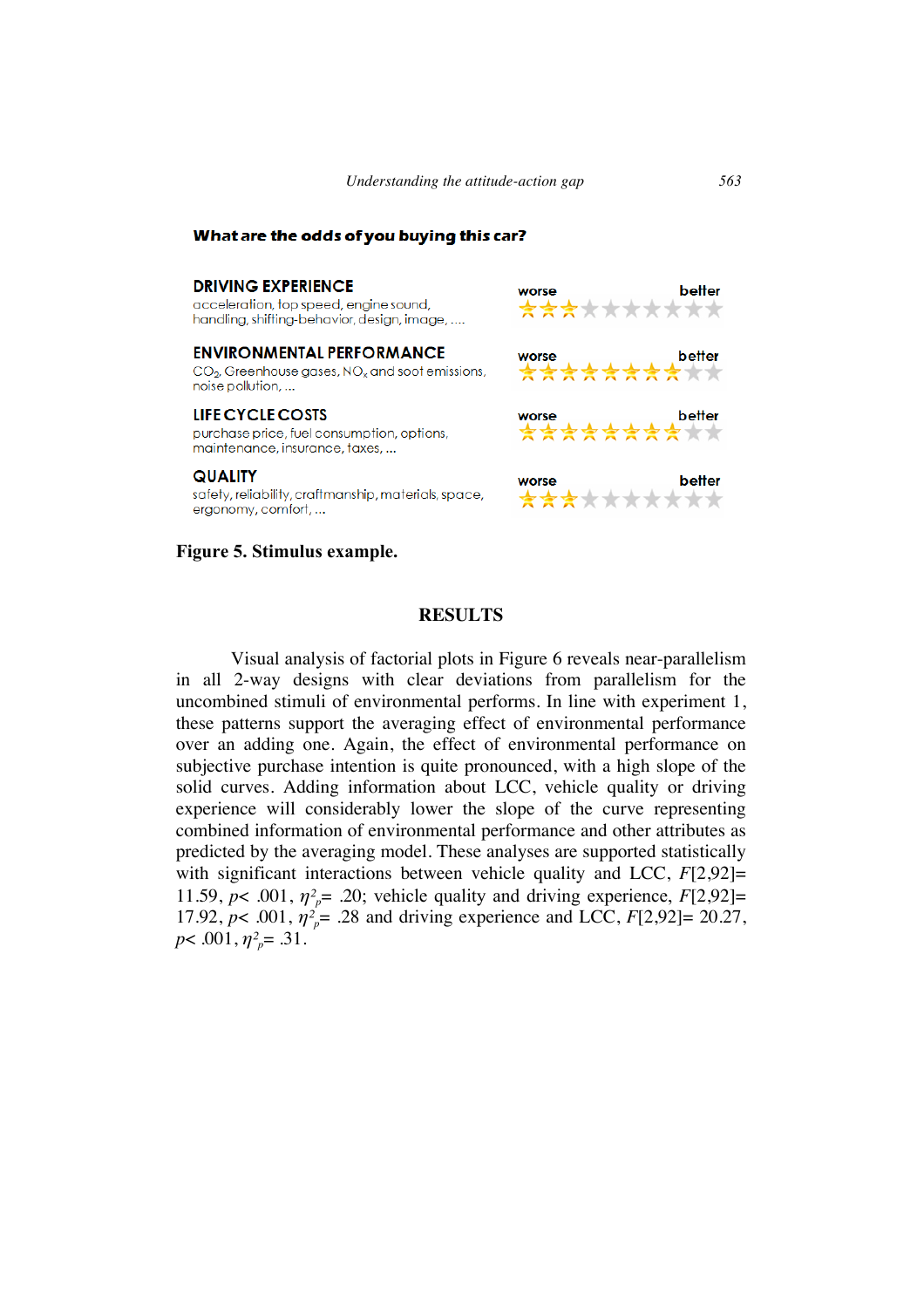*564 O. Mairesse et al.*



**Figure 6. Visual test for averaging over adding for one-way designs. Solid curves represent the data from the environmental attribute. The**  curve parameter of the dotted lines stands for better than average  $(\Box)$ and lower than average (O) levels of the attribute of interest. The solid **curve represent data from the car's environmental performance uncombined with other attributes**

**Parameter estimation.** Table 2 shows the results of the parameter estimation for experiment 2. As in the previous experiment, the best fitting model is an averaging integration model with differential weights (adj. *R²*= .94). Weights of stimuli with lower levels of intensity yield larger weights, which here again suggests the presence of a negativity effect. Similar results to experiment 1 are found regarding the scale values of environmental performance: lower than average environmental performance results in a scale value of 25.80%; higher than average environmental performance in 71.74%. When no other information is available, the car's environmental performance level suffices to raise the intention of participants to make the purchase.

Similar to experiment 1, normalized empirical weights show that the relative importance of environmental performance is lower than the other car attributes in judgments of purchase intentions. Driving experience and vehicle quality carry the largest load (respectively 31 and 29%) and LCC and environmental performance follow (21 and 19%).

Finally, with respect to general environmental attitudes, we found as expected, a significant correlation between BBEA scores and the slope parameter of the individuals scale values  $(r= .33, p< .05)$ . Interestingly, when correlating normalized weights with BBEA scores, we find better agreement in the data  $(r= .59, p< .001)$ .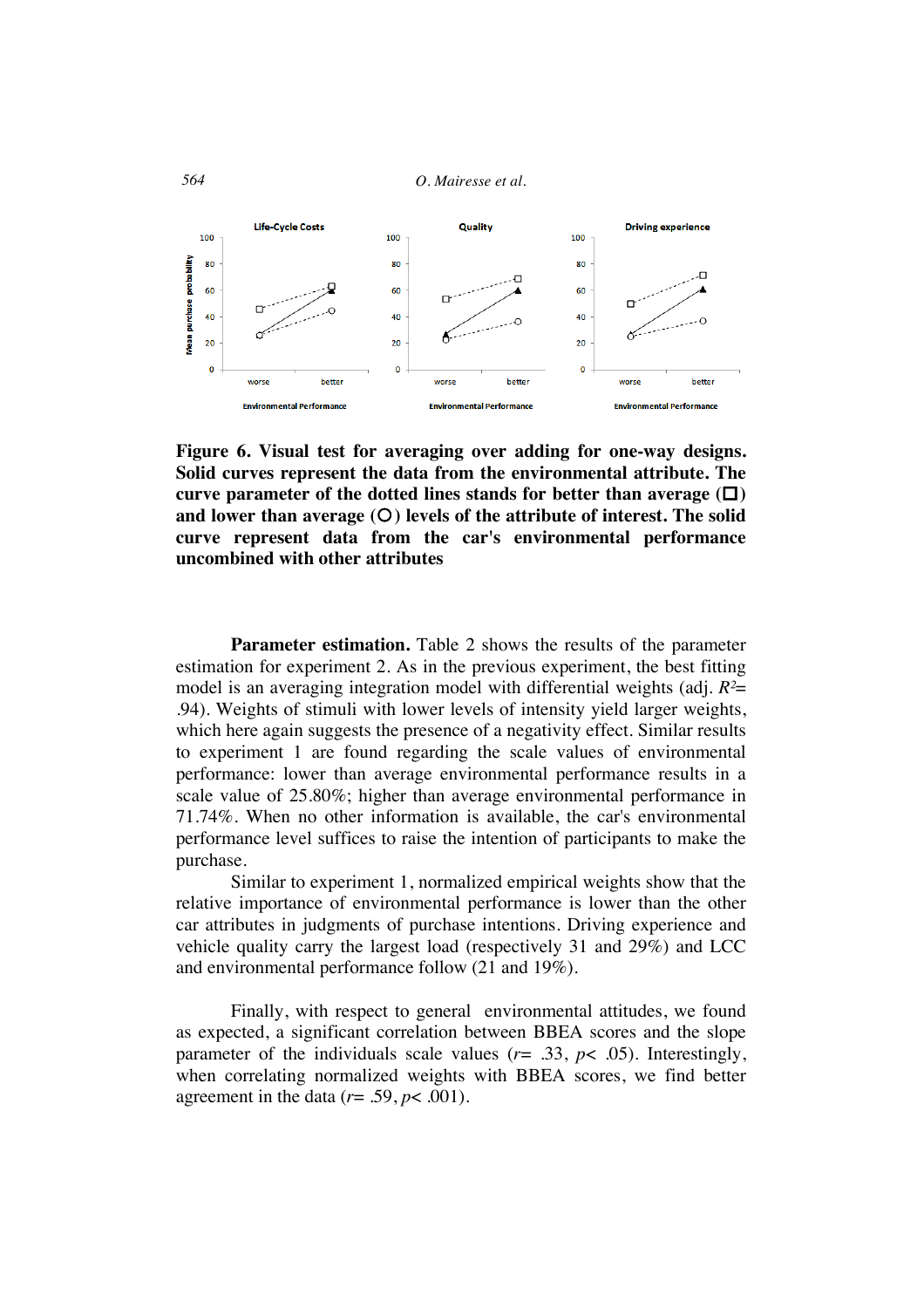| purcnasing a car.            |                  |          |                  |          |                               |
|------------------------------|------------------|----------|------------------|----------|-------------------------------|
|                              | $S$ $_{\rm Low}$ | $S$ High | $W_{\text{Low}}$ | $W$ High | Mean<br>normalized<br>weights |
| Life-Cycle Costs             | 24.01            | 70.51    | 3.64             | 2.58     | 21                            |
| Environmental<br>performance | 25.80            | 71.74    | 2.90             | 2.68     | 19                            |
| Driving experience           | 18.57            | 75.05    | 4.87             | 3.74     | 31                            |
| <i><u>Ouality</u></i>        | 19.57            | 77.38    | 4.57             | 3.50     | 29                            |

**Table 2. Estimated parameters of the averaging model with differential weights. Scale values are expressed in percentage probability of purchasing a car.**

### **DISCUSSION**

Similar results to experiment 1 are observed in experiment 2 taking into account information load, order-effects, construct and concurrent validity. Again, scale parameters of the averaging model confirm that environmental performance does impact purchase intentions, but to a lesser extent than other car attributes. Correlations with measures of general environmental attitude show that the slope parameter of the scale value function of environmental performance is related to positive attitudes toward the environment. However, this relationship is even more pronounced in weight parameters. These results suggest that, attitudes toward the environment are not only reflected in scale values but also in weights. This makes sense as, in practice, scale values can be proportionally related to weights. Scale values are also sensitive to stimulus choice (Anderson, 1982). Considering how the stimulus material actually presents (3 or 8 stars for each attributes), part of the subjects' responses could simply reflect the evaluation of a low intensity versus a high intensity stimulus, regardless of their actual meaning. Put differently, participants may reason "3 stars is bad, 8 stars is good", and convey judgments accordingly without taking into account the stimulus content. Weights, on the other hand, are more dependent of different contextual factors (i.e. the importance of an attribute in comparison to others), they may capture more of the psychological relevance of relative as well as absolute attitudinal intensity.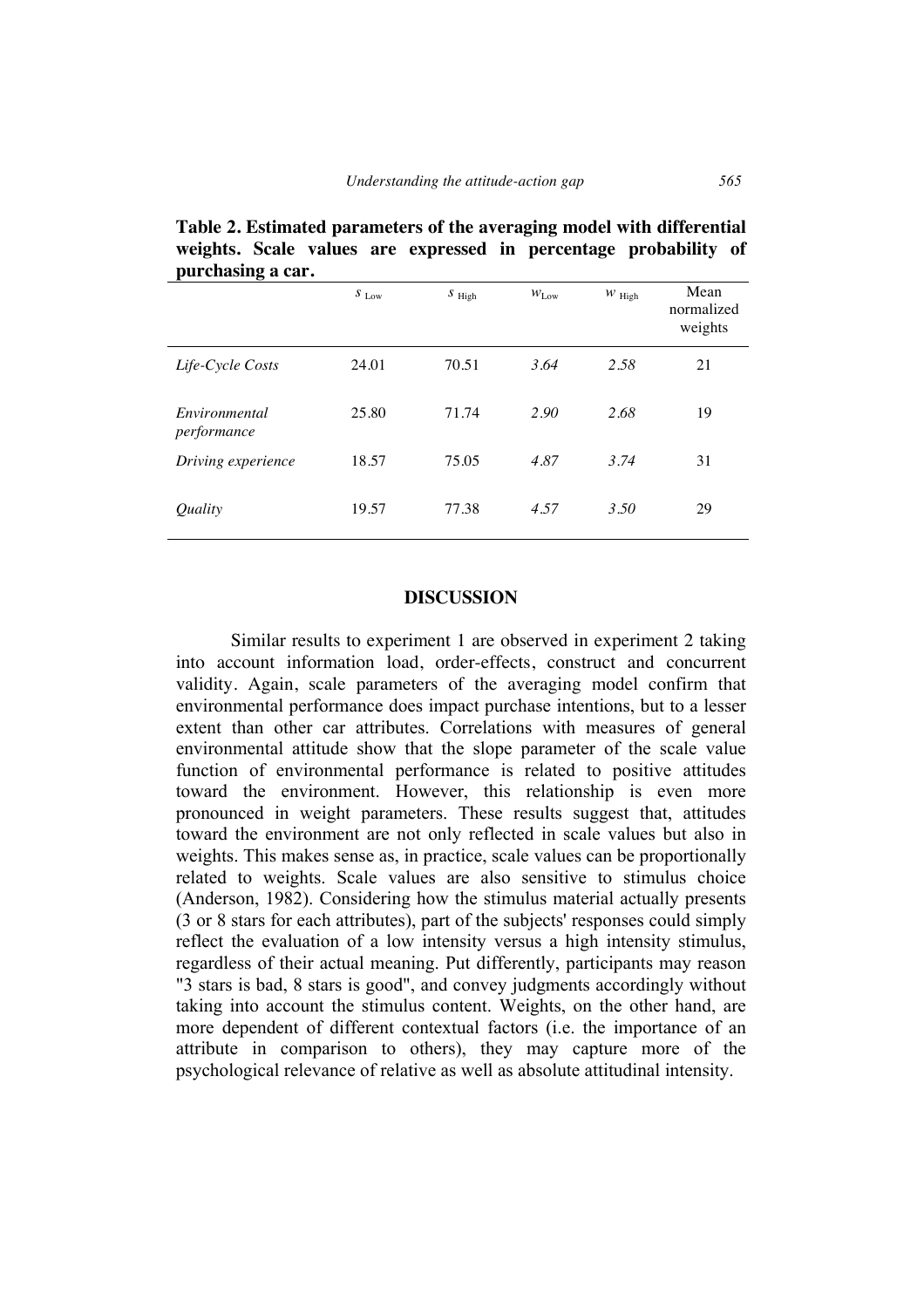# *566 O. Mairesse et al.*

For obvious design reasons, elicited weights of environmental performance in experiment 1 and 2 are not comparable (Anderson, 1982). However, the larger relative weight of environmental aspects in the second experiment may not only be the consequence of a genuinely larger relative importance. Relative weights do depend on the experimental context (Anderson, 1982). Indeed, the actions undertaken to correct for discrepancies in information load in the stimuli of the first experiment may have resulted in a construct validity bias in the second. In real-life conditions, main attributes such as vehicle quality, driving experience or financial aspects consist of more units of information available for the consumer. Therefore, these aspects actually are more eligible to have more impact in purchase decisions, simply because they are subjectively present in greater quantity regardless of potential qualitative differences. In that respect, the design of the first experiment is a more valid representation of the information available to the consumers on which they base their purchase decisions. For future research we argue that designing experiments which addresses the flaws of both experiment 1 and 2 may add to the accuracy of the model parameters and the ecological validity of the judgment task. Future designs should include a stimulus set similar to experiment 1, however administered under supervision of an experimenter to improve participant compliance to the task.

# **GENERAL DISCUSSION**

In general, our main hypotheses is supported by the data. Positive attitudes toward the environment result in making a car more attractive to the consumer. However, with respect to purchase intention, environmental aspects are outweighed by other car attributes such as vehicle quality, financial aspects and experiential aspects. As such, our results provide a quantitative and qualitative explanation of the psychology of the attitudeaction gap. Understanding how individuals integrate information about environmental aspects has practical implications for policy making.

**The attitude-action gap explained.** One of the most prominent theories on attitudes and behavior is the Theory of Planned Behavior (TPB: Ajzen, 1991). The TBP in its simplest form conceptualizes behavioral intention as the weighted sum of attitudes toward behavior, the social norm and the perceived behavioral control. Attitudes towards behavior are defined by the strength of each belief towards the attitude and the evaluation of the outcome. Social norms are formed by the strength of each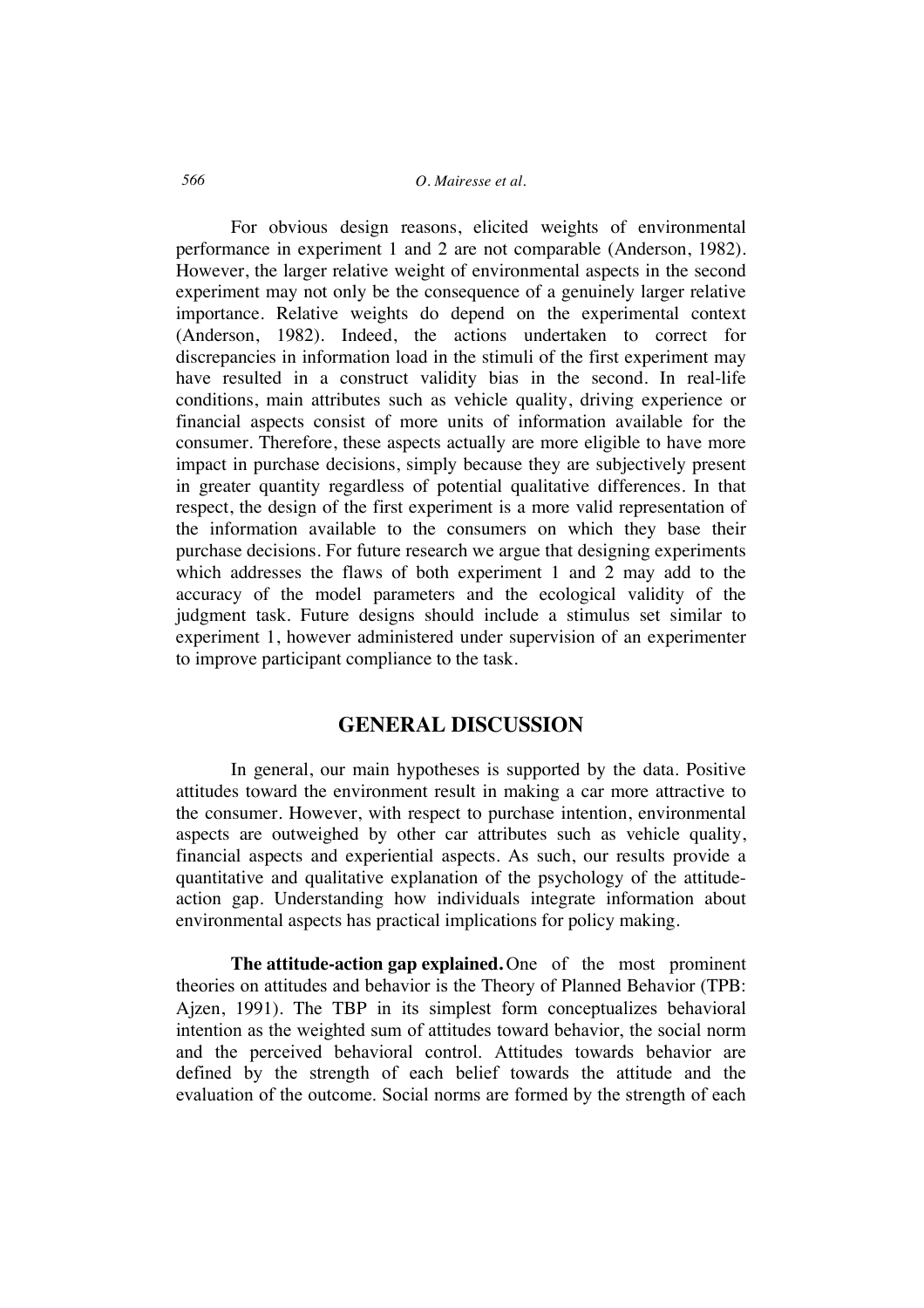normative belief and the motivation to comply with the referent. Perceived behavioral control comprises the strength of each control belief and the perceived power of the control factor. Actual behavioral control on the other hand, impacts perceived behavioral control and behavior directly (Ajzen, 2002). With respect to the TPB, the attitude-action gap in purchasing environmentally friendlier cars is explained by constraints of *behavioral control* (Koger and Winter, 2010). More concretely, while individuals report positive attitudes towards the environment and sustainable behaviors are generally promoted as positive behaviors, the behavioral intention to actually purchase a green car can still be refrained by the belief that this will only have a minimal impact on the environment. When behavioral control is low and constraints are high (e.g. the lack of a recharging infrastructure for electrical vehicles (EVs)), the likelihood of actually buying an EV is minimal. While this explanation for the action-attitude gap makes considerable sense, explanatory models for car purchase behavior using the TPB (Lane and Potter, 2007) add to confusion between process and outcome. In Lane and Potter's model, *psychological* factors such as attitudes, beliefs and norms act jointly with *situational* factors such as vehicle attributes, economic and regulatory environments to determine car purchasing behavior. Attitudes in the TPB are here one-dimensional evaluative responses of a psychological *process* underlying behavior, and situational factors dominate the decision-making aspect of the behavior. The authors also argue that, in general, (non-environmental) situational factors play a more crucial role in the final purchase decision (Lane and Potter, 2007). It thus remains unclear whether behavioral control is responsible for gap between positive environmental attitudes and the limited purchase of green cars, or the limited relative importance of environmental aspects in the decision process. As illustrated by the *process-outcome generality* debate by Anderson (2008), the understanding of cognitive processes and the prediction of behavioral outcomes tend to interfere, resulting in mutual loss of effectiveness to capture the subtleties of both structural attitude theory and decision-making.

In this study, we aim to understand and explain the dynamics of the attitude-action gap by means of IIT. When consumers intend to buy a car, their intention judgments are governed by general attitudes towards "objective" vehicle attributes. For example, general attitudes towards money influence judgments about purchase price, fuel consumption, price of options, maintenance, insurance and taxes. Attitudes towards quality shape judgments about reliability, craftsmanship and comfort and attitudes towards (driving) pleasure impact judgments related to hedonistic aspects of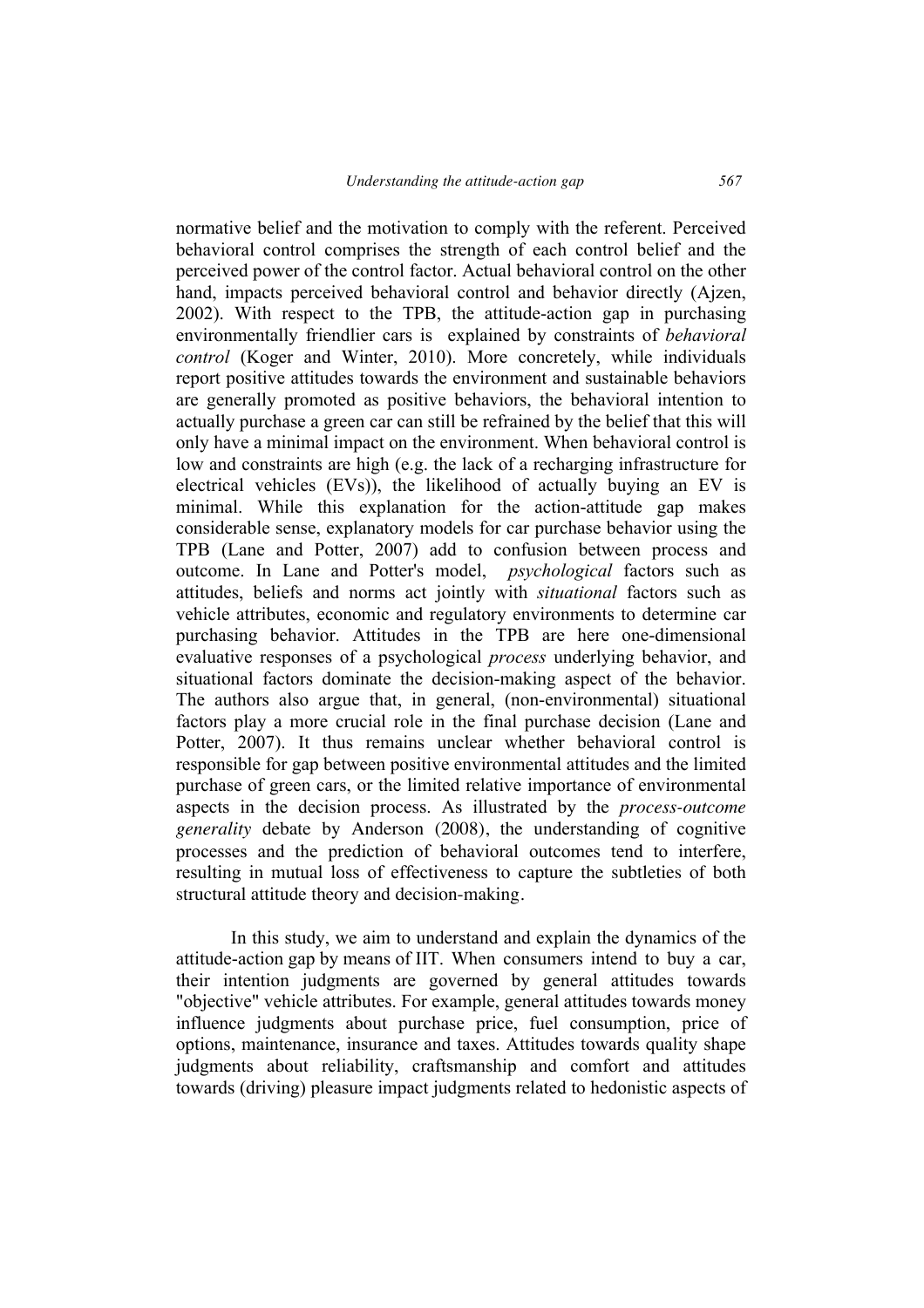driving such as design, engine sound and acceleration. Environmental attitudes affect judgments on the car's environmental performance (emissions of  $CO_2$ , greenhouse gasses,  $NO_{x},...$ ). These general -wellknown- attitudes towards different vehicle attributes combine in a functional system (an attitude knowledge system or AKS). For most car buyers, environmental attitudes are less important than attitudes toward money, quality or pleasure. It is this difference in *attitude strength* reflected by the weight parameters in the averaging model which serves as an explanation for the attitude-action  $\text{gap}^2$ . Most people have positive attitudes towards the environment, but they just do not prevail over attitudes associated with other car attributes. Also, the opposite holds true for consumers with strong environmental attitudes (i.e. environmentalists): they are prepared to concede some attributes such as boot space, top speed, etc. for better environmental performance. It is important to note that our explanation of the attitude-action gap limits itself to purchase intention. With respect to actual behavior, other (external) determinants may play a substantive role in actually making the purchase. However, behavioral intention is a strong *indicator* of actual behavior (Dietz, Dan and Schwom, 2005). In general terms we suggest that, even when individuals report a positive attitude towards the environment, their intention to buy a environmentally friendlier car is limited and for a majority of consumers, this translates in the behavior of not buying this type of car.

## **POLICY IMPLICATIONS**

**Pricing policies.** The results of the first experiment study show that the combined weight of purchase and operating costs is comparable to the sole weight of vehicle quality aspects. Consequently, associating environmental characteristics and financial aspects is a sensible pathway for policy formulation. In Belgium, policy makers have been offering financial incentives to promote EFVs. More specifically, vehicles with  $CO<sub>2</sub>$ emissions lower than 105 g/km receive a 15% reduction of the purchase price, whereas vehicles with  $CO<sub>2</sub>$  emissions lower than 115 g/km receive a 3% reduction (FPS Finance, 2010). As a result of this incentive, the share of environmental friendlier vehicles in the total vehicle fleet has increased significantly. In the first 10 months of 2010, vehicles with  $CO<sub>2</sub>$  levels below 115 g/km reached 30% of total vehicle, amongst which vehicles with  $CO<sub>2</sub>$ levels below 105 g/km, like the hybrid Toyota Prius, represented a 18.4%

<sup>&</sup>lt;sup>2</sup> Normative and control beliefs issued from the TPB can be related to the  $w_0$  and  $s_0$ parameters which conceptualize 'prior beliefs' (Anderson, 1982).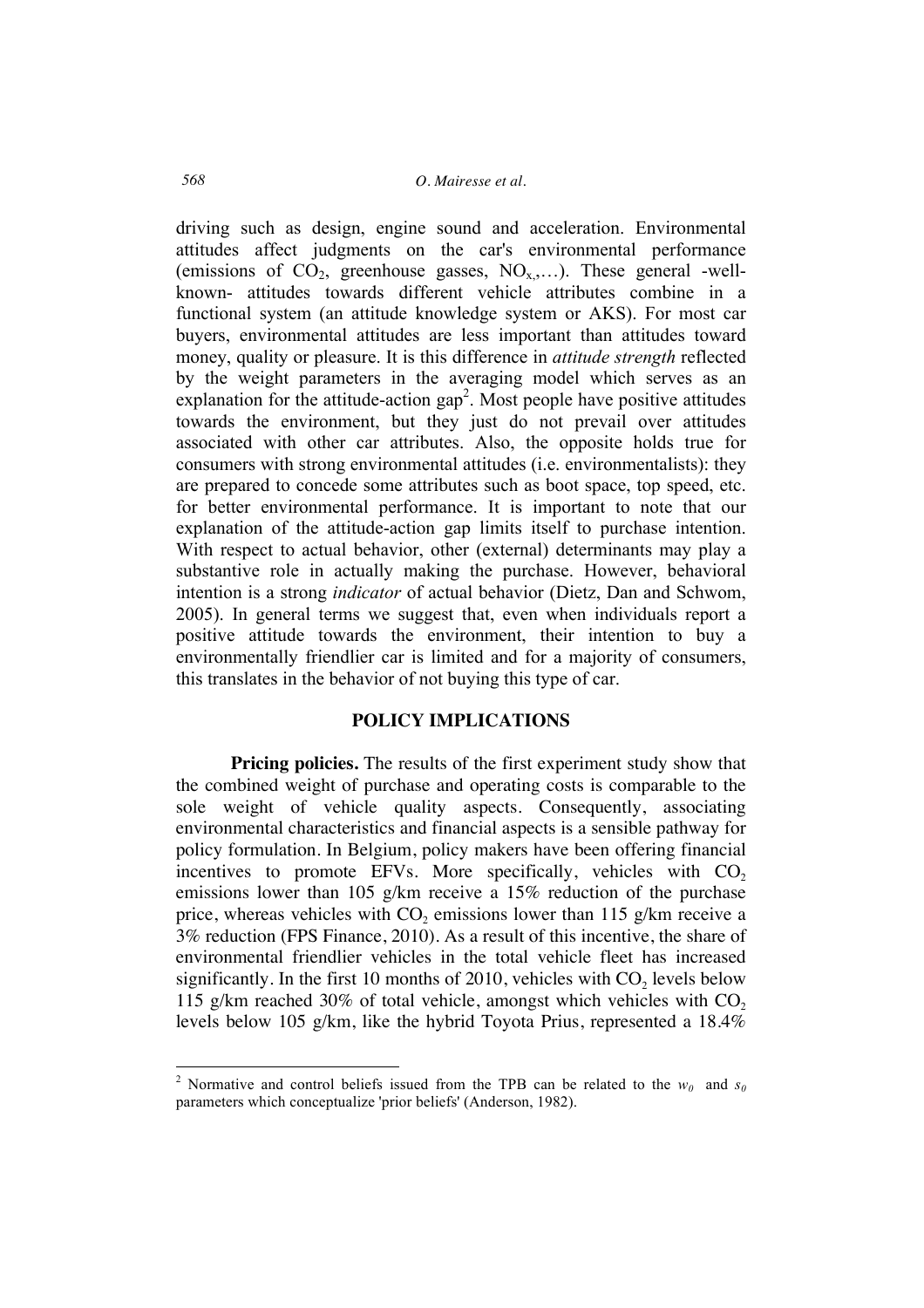share in the total vehicle sales (Mobimix, 2010). However, vehicle taxation schemes remain distorted in Belgium, still favoring cars with poor environmental performance (Turcksin, 2011). Therefore, a more sensible approach has been proposed recently regarding registration taxation using the ECOSCORE methodology (Timmermans et al., 2005; Turcksin, Macharis, Sergeant and Van Mierlo, 2009). The ECOSCORE enables the classification of vehicles with different drive trains and fuels through a well-to-wheel approach and showed that a combination of fuel taxes and an ECOSCORE based taxation system lead to better conformity between total vehicle taxes and the car's environmental impact (Turcksin, 2011). A stakeholder-analysis also revealed that members of the car industry, usergroups and policy makers agree that taxation by means of environmental performance is one of the most effective approaches to promote the purchase of EFVs (Mairesse et al., 2009b). Combining reduction of purchase costs, together with promoting the beneficial financial effects of operating an EFV by introducing a mix of policies such as lowering excises on clean fuels, introducing taxation based on environmental performance and exempting green cars of road taxes could sensibly increase green car sales, as long as these policies also sufficiently discourage the purchase of conventionally fueled vehicles ("carrots" and "sticks").

**Product education.** However, considering our results, this approach may not always be effective. As apparent from our data in both experiments, vehicle quality remains one of the most important attributes when considering buying a car. Brands have indeed been marketing quality as one of their main features for many years, resulting in high sales figures (e.g. Toyota). Conversely, when consumers perceive that a brand is not up to their standards anymore as a consequence of quality issues, this results in losses in market share (see the 2009 Toyota massive recall; Andrews, Simon, Tian and Zhao, 2011). Regarding green cars, environmental friendliness is not (yet) always regarded as a marker of quality. Electric cars are often perceived to be qualitatively inferior because of reduced autonomy, long charging times and lower performance (Dagsvik, Wennemo, Wetterwald and Aaberge, 2002, Chéron and Zins, 1997). Therefore, both car manufacturers as well as policy makers should emphasize qualitative standards in EFVs together with financial incentives.

As discussed previously with respect to experiment design, in reallife attributes such as vehicle quality, driving experience or financial aspects carry a greater load of available information than environmental performance consist of more units of information available for the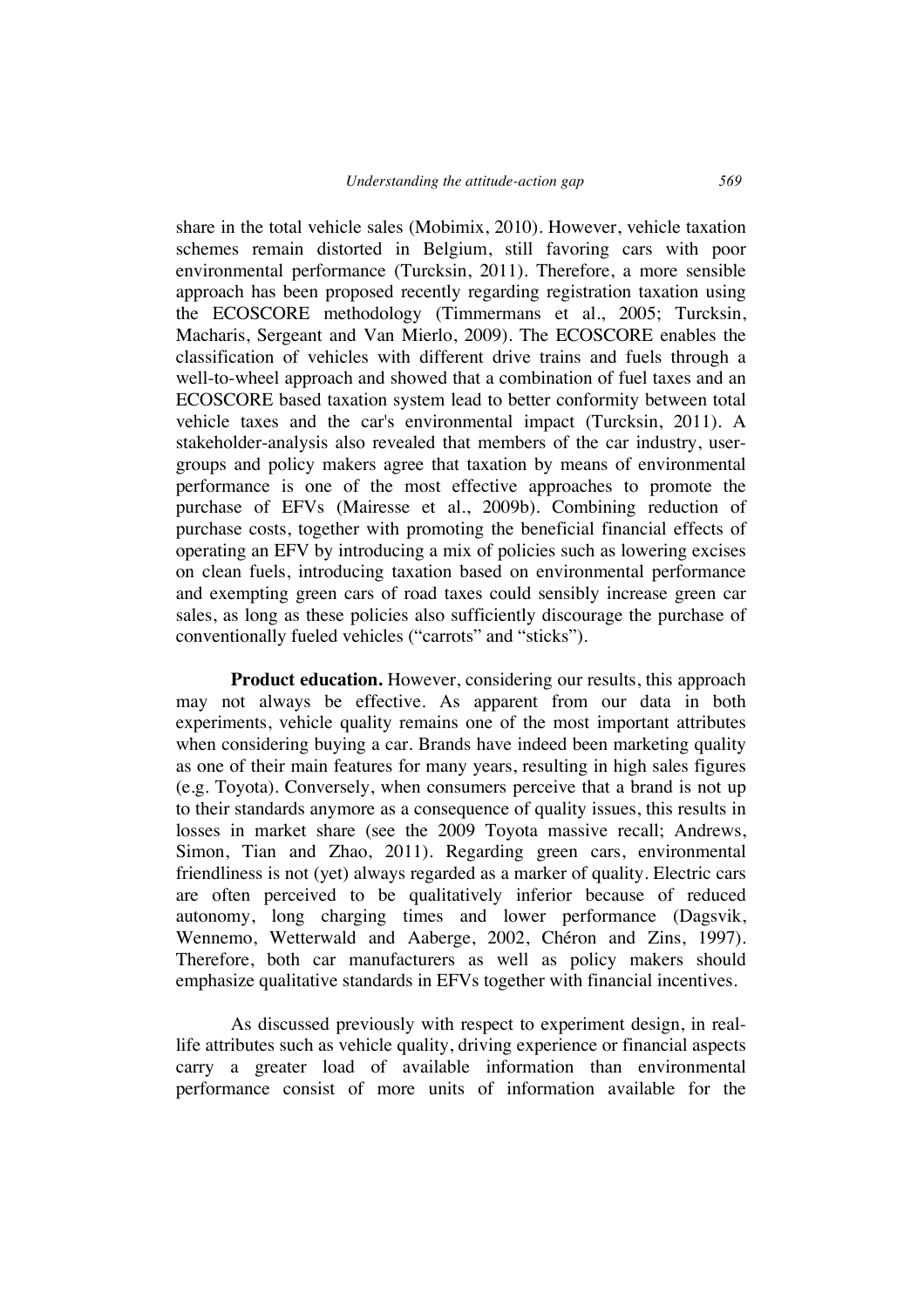consumer. As such they may have a higher weight in purchase decisions, regardless of potential qualitative differences (Anderson, 2008, p.176). This is especially relevant with respect to sustainable mobility policy, as consumers often have little knowledge about green car aspects because of a lack of available information (Gallagher and Muehlegger, 2011). In terms of policy making, improving consumer knowledge about EFVs, together with the previously mentioned measures is a sensible pathway to promote their adoption by the larger public. Yet, given that uncertainties about new technology remains, one must be careful not to oversell the technology and set realistic consumer expectations (Kurani, Heffner and Turrentine, 2007).

**Demonstration programs.** Therefore, it is important to include real-life experiences with the product to be marketed as experiential aspects have a large impact in car purchase intentions (Desmet et al., 2000). This view is also supported by the results of our second experiment. Driving experience carries the highest weight in car purchase intention judgments. With respect to policy making, it is therefore sensible to invest in vehicle demonstration programs for alternative drive train technologies. Demonstration programs serve as excellent communication tools of new sustainable technologies through driver experiences and technical problem report for funding instances as well as for the larger public (Kurani et al., 2007; Bradley and Frank, 2009).

**Concluding remarks.** Regarding sensible policy making to promote the adoption of EFVs, one should consider the psychology of the attitudeaction gap. Most consumers are in favor of a car with good environmental performance. However, in the purchase process, other factors play a more important role such as quality, financial aspects and the overall driving experience. In order to stimulate individuals to favor green cars over conventionally fueled vehicles (CFV), actions must be undertaken on the very aspects that motivate purchase intention most. This probably can best be achieved by financially reward green car purchases and penalize CFV purchases, emphasize qualitative aspects of EFV and provide substantive information about the technology and last but not least, let consumer experience green driving firsthand. Most importantly, combined policy measures will probably be the most effective as they affect different aspects of purchase behavior (Gordon, 2005). Further research exploring the effect of combined policies on purchase intentions is needed and the application of Information Integration Theory may prove to be an interesting path to follow to improve our understanding of the cognitive processes underlying green purchase decisions. The major distinction between this approach and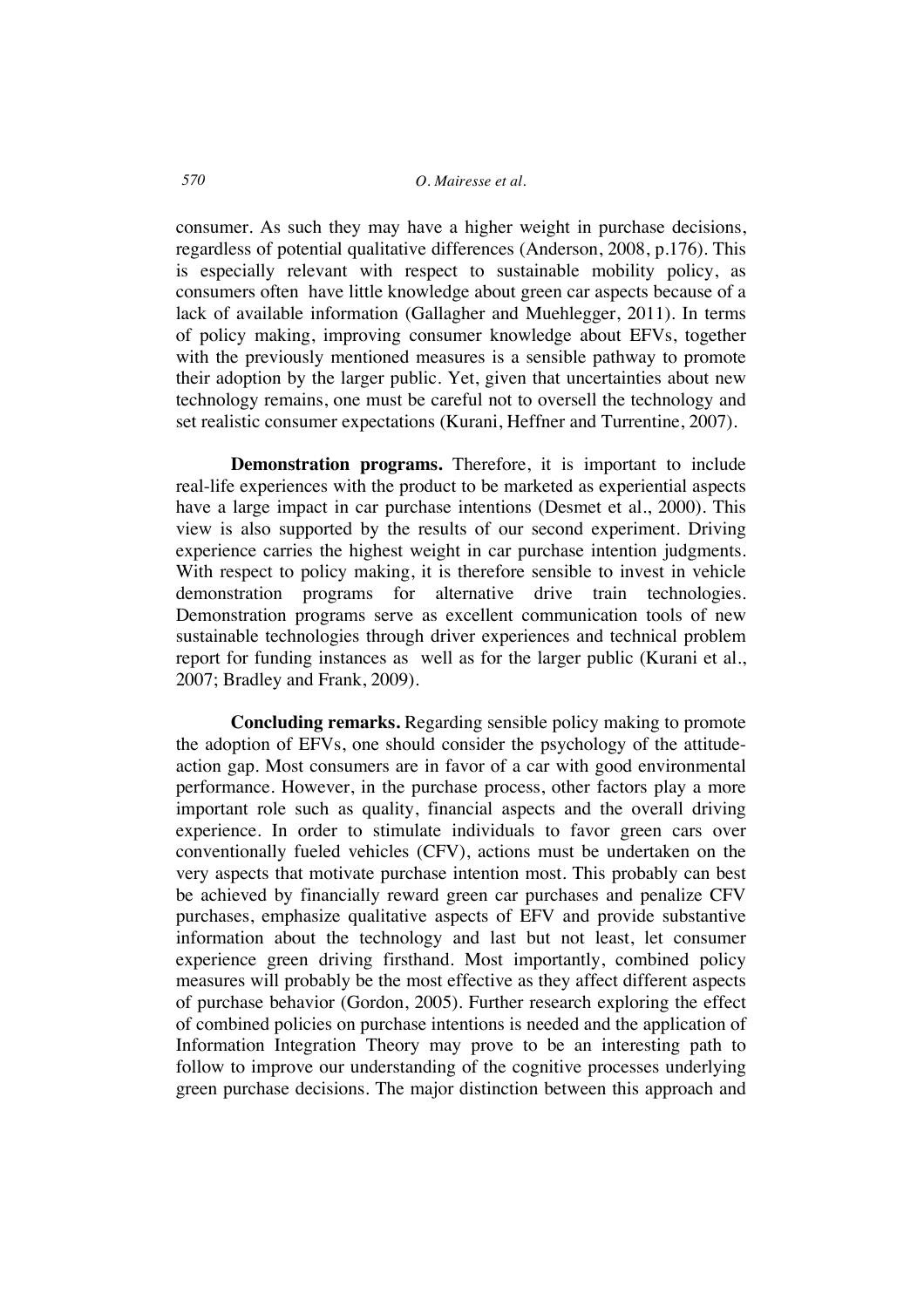other attitudinal theories or multi-attribute models is that IIT and FM provides a theoretical framework and the associated experimental methods allowing for the estimation of empirically valid weights and scale parameters (Zhu and Anderson, 1991; Anderson and Zalinski, 1991, Wang and Yang, 1998). Also, for policy research, using empirically established weights in multi-attribute decision aids to assess stakeholder-approval such as the MAMCA (Macharis, 2004) may improve its external validity and overall predictive performance.

# **REFERENCES**

- Adaval, R. (2003). How Good Gets Better and Bad Gets Worse: Understanding the Impact of Affect on Evaluations of Known Brands. *Journal of Consumer Research*, 30, 352-367.
- Ajzen, I. (2002). Perceived Behavioral Control, Self-Efficacy, Locus of Control, and the Theory of Planned Behavior. *Journal of Applied Social Psychology,* 32, 1-20.
- Algemene Directie Statistiek en Economische Informatie (ADSEI) (2011). Retrieved on October 15th 2011 from: http://economie.fgov.be/nl/statistieken/cijfers/verkeer\_vervoer/verkeer/voertuigpark /
- Andrews, A.P., Simon, J., Tian, F., Zhao, J. (2011). The Toyota crisis: an economic, operational and strategic analysis of the massive recall. *Management Research Review*, 34 (10), 1064 - 1077.
- Alwitt, L.F. and Pitts, R.E. (1996). Predicting Purchase Intentions for an Environmentally Sensitive Product. *Journal of Consumer Psychology*, 5(1), 49-64.
- Anderson, N.H. (1981). *Foundations of information integration theory*. NJ: Academic Press.
- Anderson, N.H. (1982). *Methods of information integration theory*. NJ: Academic Press.
- Anderson, N.H. (1996). *A functional theory of cognition*. NJ: Lawrence Erlbaum Associates.
- Anderson, N. H. (2008). *Unified social cognition*. NY: Psychology Press.
- Anderson, N.H. and Zalinski, J. (1991). Functional measurement approach to selfestimation in multiattribute evaluation. In N. H. Anderson (Ed.), *Contributions to Information Integration Theory Volume I: Cognition* (pp. 145-186). NJ: Lawrence Erlbaum Associates.
- Azjen, I. (1991). The theory of planned behavior. *Organizational Behavior and Human Decision Processes*, 50, 179-211.
- Azjen, I. and Fishbein, M. (1980). *Understanding attitudes and predicting social behavior*. Englewood Cliffs, NJ: Prentice-Hall.
- Blake, J. (1999). Overcoming the 'value-action gap' in environment policy: tensions between national policy and local experience. *Local Environment*, 4(3), 257-278.
- Bradley, T.H. and Frank, A.A. (2009). Design, demonstrations and sustainability impact assessments for plug-in hybrid electric vehicles. *Renewable and Sustainable Energy Reviews*, 13, 115–128.
- Brög, W., Erl, E. and Mense, N. (2002). Individualised Marketing: Changing Travel Behaviour for a better Environment. Paper presented at the OECD Workshop: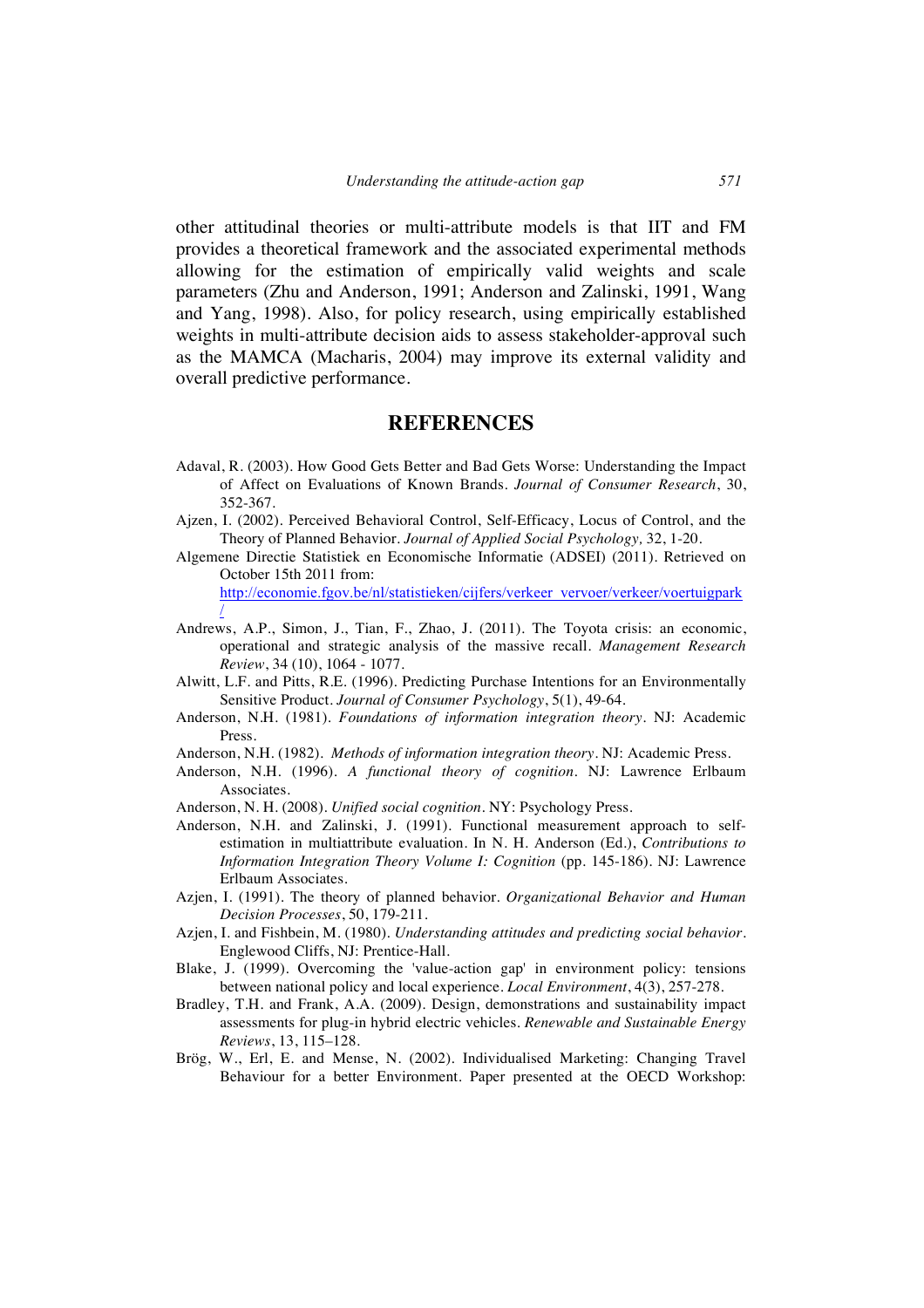Environmentally Sustainable Transport. Retrieved on October 14<sup>th</sup> 2009 from: http://www.socialdata.de/info/IndiMark.pdf

- Chéron E. and Zins M. (1997). Electric vehicle purchasing intentions: the concern over battery charge duration and risk of failure. *Transportation Research Part A*, 31, 235-243.
- Dagsvik J.K., Wennemo T., Wetterwald D.G. and Aaberge R. (2002). Potential demand for alternative fuel vehicle. *Transportation Research Part B*, 36, 361-384.
- Denys T. and Govaerts, L. (2007). Overview of policy measures: Clean Vehicle Research: LCA and policy measures, Report of Task 1.3, VITO, Mol, Belgium.
- Desmet, P.M.A., Hekkert, P. and Jacobs, J.J. (2000). When a car makes you smile: development and application of an instrument to measure product emotion. In S.J. Hoch and R.J. Meyer (Eds), *Advances in Consumer Research Volume 27*(pp. 111- 117). Provo, UT : Association for Consumer Research.
- Dietz, T., Dan, A., and Shwom, R. (2005). Social psychological and social structural influenceson climate change mitigation policy support. In: 100th annual meeting of the American Sociological Association, Philadelphia, USA.
- Eagly, A.H. and Chaiken, S. (1993). *The psychology of attitude*s. Fort Worth, Texas: Harcourt Brace.
- Edwards, W and Barron, F.H. (1994). SMARTS and SMARTER: Improved Simple Methods for Multiattribute Utility Measurement. *Organizational Behavior and Human Decision Processes*, 60(3), 306-325.
- Federal Public Service (FPS) Finance (2010). Fiscality related to purchase of new vehicles. Available at: http://www.minfin.fgov.be/portail2/nl/themes/transport/vehiclespurchase.htm#C1.
- Gaeth, G.J., Levin, I.P. and Chakraborty, G. (1990). Consumer evaluation of multi-product bundles: An information integration analysis. *Marketing letters*, 2(1), 47-57.
- Gallagher, K. S. and Muehlegger, E. (2011). Giving green to get green? Incentives and consumer adoption of hybrid vehicle technology. *Journal of Environmental Economics and Management*, 61(1), 1-15.
- Goode, M.R., Dahl, D.W. and Moreau, C.P. (2010). The effect of experiential analogies on consumer perceptions and attitudes. *Journal of Marketing Research*, 47(2), 274-286.
- Gordon, D. (2005). Fiscal policies for sustainable transportation: international best practices. Report prepared for the Energy Foundation and the Hewlett Foundation. March 31, 2005.
- Gould J. and Golob T.F. (1998a). Clean air forever? A longitudinal analysis of opinions about air pollution and electric vehicles. *Transportation Research Part D,* 3(3), 157- 169.
- Hines, J.M., Hungerford, H.R. and Tomera, A.N. (1986-87). Analysis and sythesis of research on responsible environmental behavior: a meta-analysis. *Journal of Environmental Education*, 18, 1-8.
- Kaiser, F., Wölfing, S and Fuhrer, U. (1998). Environmantal attitude and ecological behavior. *Journal of Environmental Psychology*, 19, 1-19.
- Kaiser, F., Oerke, B., and Bogner, F. (2007). Behavior-based environmental attitude: Development of an instrument for adolescents. *Journal of Environmental Psychology*, *27*, 242-251.
- Koger, S and Winter, D.D.N. (2010). *The Psychology of Environmental Problems*. New York: Psychology Press.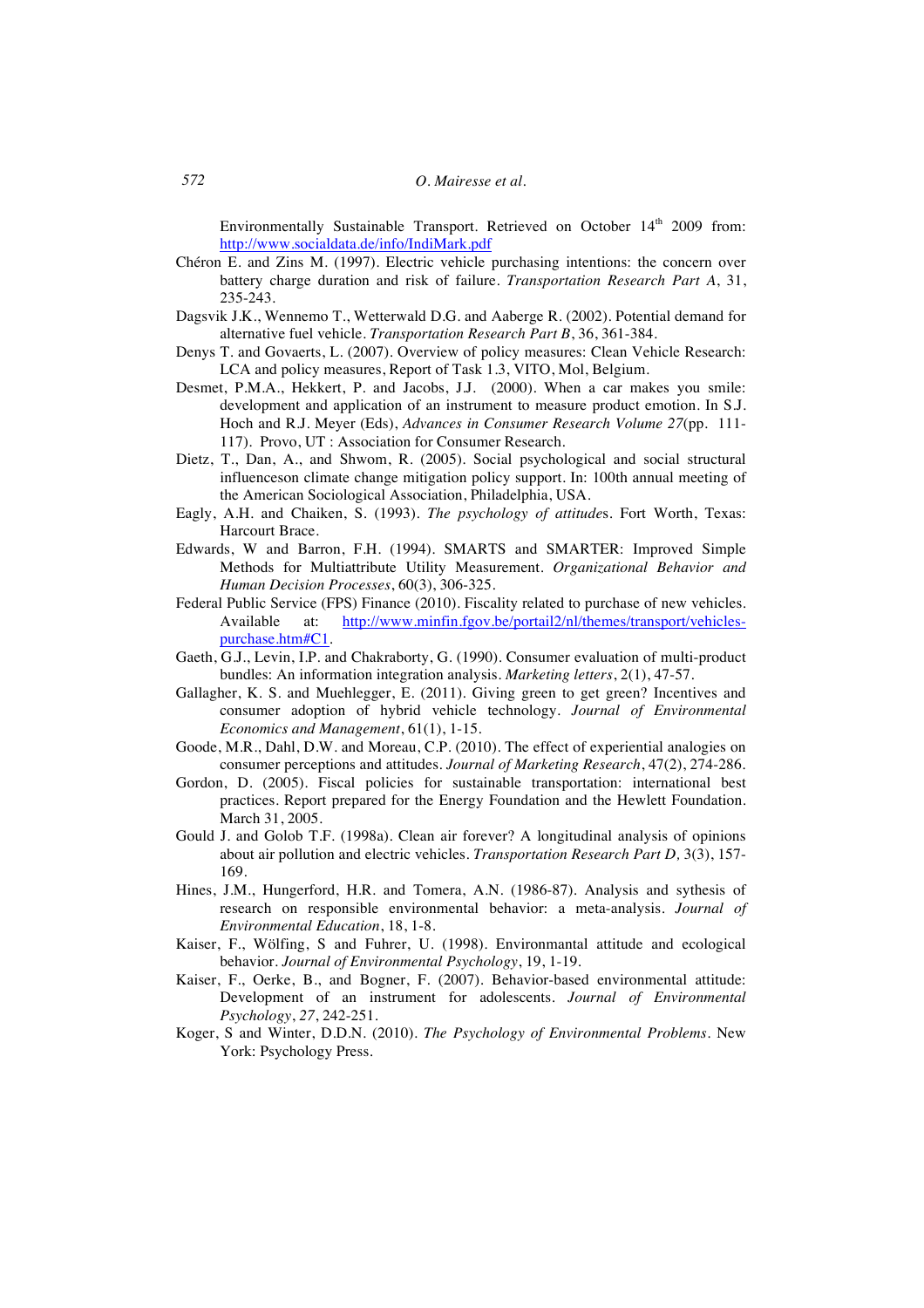- Kollmuss, A. and Agyeman, J. (2002). Mind the gap: why do people act environmentally and what are the barriers to pro-environmental behavior? *Environmental Education Research,* 8(3), 239-260.
- Kurani, K.S., Heffner, R.R. and Turrentine, T.S. (2007). Driving Plug-In Hybrid Electric Vehicles: Reports from U.S. Drivers of HEVs converted to PHEVs, circa 2006-07. Retrieved on Sepetember 15th 2011 from

pubs.its.ucdavis.edu/download\_pdf.php?id=1193

- Kurani K., Turrentine T. and Sperling S. (1996). Testing electric vehicle demand in hybrid households using a reflexive survey. *Transportation Research Part D,* 1, 131-150.
- Lane, B. and Potter, S. (2007). The adoption of cleaner vehicles in the UK: exploring the consumer attitude-action gap. *Journal of Cleaner Production*, 15, 1085-1092.
- Macharis, C. (2004). The importance of stakeholder analysis in freight transport : The MAMCA-methodology. *European Transport \ Transporti Europe.*, 25/26, 114-126.
- Mairesse, O. Verheyen, H., Turcksin, L and Macharis, C. (2008). Groene auto's? We willen ze wel maar kopen ze (nog) niet. *De Verkeersspecialist*, 149, 12-15.
- Mairesse, O., Hofmans, J. & Theuns, P. (2008). The Functional Measurement Experiment Builder suite: two JAVA-based programs to generate and run Functional Measurement experiments. *Behavior Research Methods*, 40(2), 408-412.
- Mairesse, O., Turcksin, L. and Macharis, C. (2009a). Rethinking the categorization of attribute importance in the private car purchase decision by means of Item-Response Theory. Proceedings of the International Transport Economics Conference Minneapolis, MN, USA.
- Mairesse et al. (2009b). *Policy measures for a greener private fleet: a Rasch analysis*. Proceedings of the BIVEC-GIBET Transport Research Day 2009, Brussels, Belgium.
- Mobimix (2010). Dit jaar al veel milieuvriendelijke wagens verkocht. Available at: http://www.mobimix.be/inhoud/2010/11/27/2071
- Newhouse, N. (1990). Implications of attitude and behavior research for environmental conservation. *Journal of Environmental Education*, 22, 494-519.
- Purcher, J. and Renne, J.L. (2003). Socioeconomics of Urban Travel: Evidence from the 2001 NHTS. *Transportation Quarterly*, 57(3), 49-77.
- Saaty, T.L. (1980). *The Analytic Hierarchy Process*, McGraw-Hill, New York, NY.
- Tertoolen, G., van Kreveld, D. and Verstraten, B. (1998). Psychological resistance against attempts to reduce private car use. *Transportation Research Part A*, 32(3), 171–181.
- Thøgersen, J. and Ölander, F. (2003). Spillover of environment-friendly consumer behavior. *Journal of Environmental Psychology*, 23, 225-236.
- Timmermans, J.M., Van Mierlo, J., Govaerts, L., Verlaak, J., De Keukeleere, D., Meyer, S. and Hecq, W. (2005). Bepalen van een Ecoscore voor voertuigen en toepassing van deze Ecoscore ter bevordering van het gebruik van milieuvriendelijke voertuigen. Report TASK 1: "Eenduidige methode voor de bepaling van de Ecoscore van voertuigen". Brussels, Belgium.
- Troutman, C.M. and Shanteau, J. (1976). Do consumers evaluate products by adding or averaging attribute information? *Journal of Consumer Research*, 3, 101-106.
- Turcksin, L. (2011). *Stimulating the purchase of environmentally friendlier cars: a socioeconomic evaluation*. Brussels: VUBPRESS.
- Turcksin, L., Macharis, C. Sergeant, N. and Van Mierlo, J. (2009). Is the Belgian fiscal system promoting environmentally friendly cars. Proceedings of the BIVEC-GIBET Transport Research Day 2009, Brussels, Belgium.